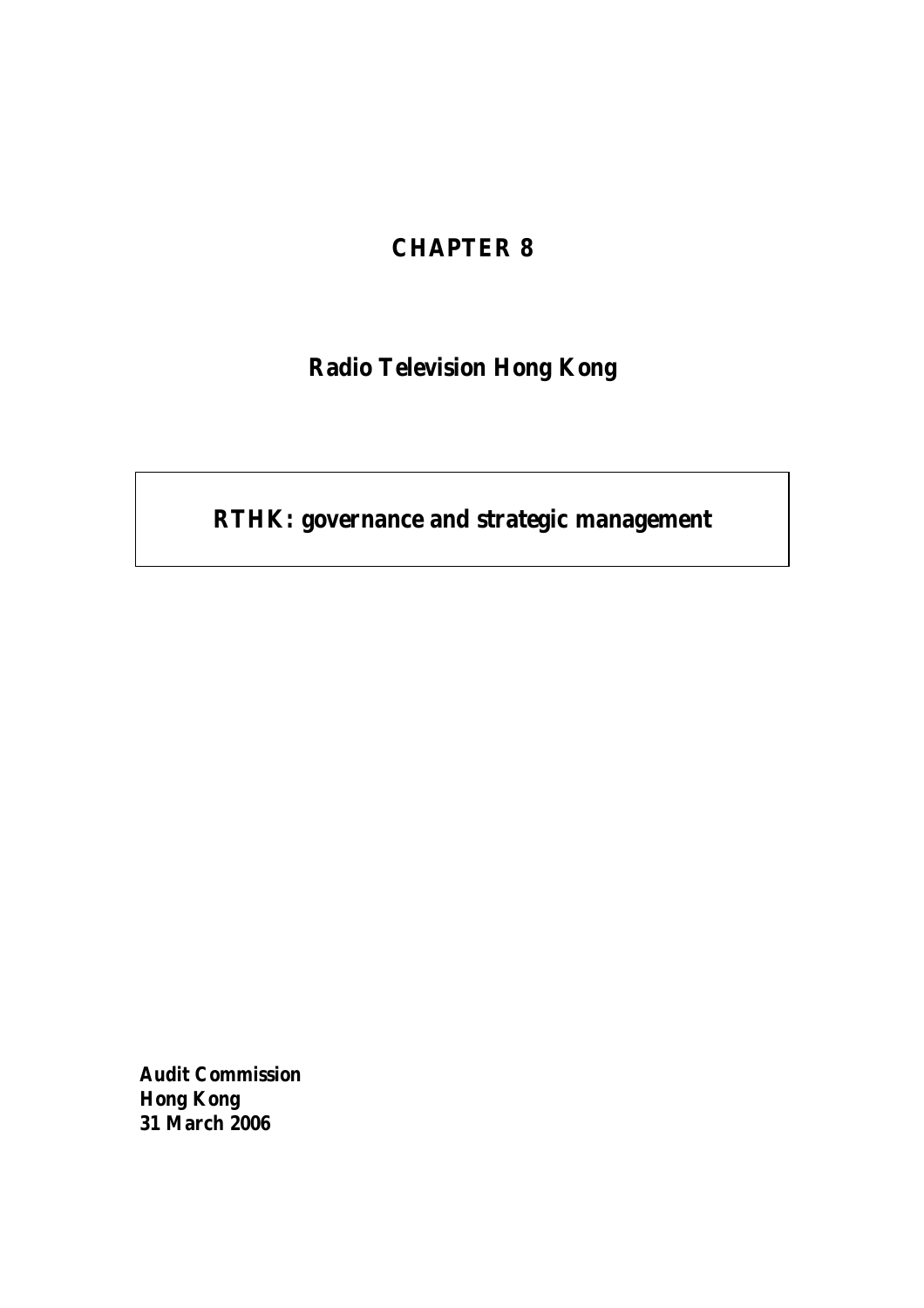*This audit review was carried out under a set of guidelines tabled in the Provisional Legislative Council by the Chairman of the Public Accounts Committee on 11 February 1998. The guidelines were agreed between the Public Accounts Committee and the Director of Audit and accepted by the Government of the Hong Kong Special Administrative Region.*

Report No. 46 of the Director of Audit contains 9 Chapters which are available on our website a[t http://www.aud.gov.hk.](http://www.aud.gov.hk)

Audit Commission 26th floor, Immigration Tower 7 Gloucester Road Wan Chai Hong Kong

Tel : (852) 2829 4210 Fax : (852) 2824 2087 E-mail : enquiry@aud.gov.hk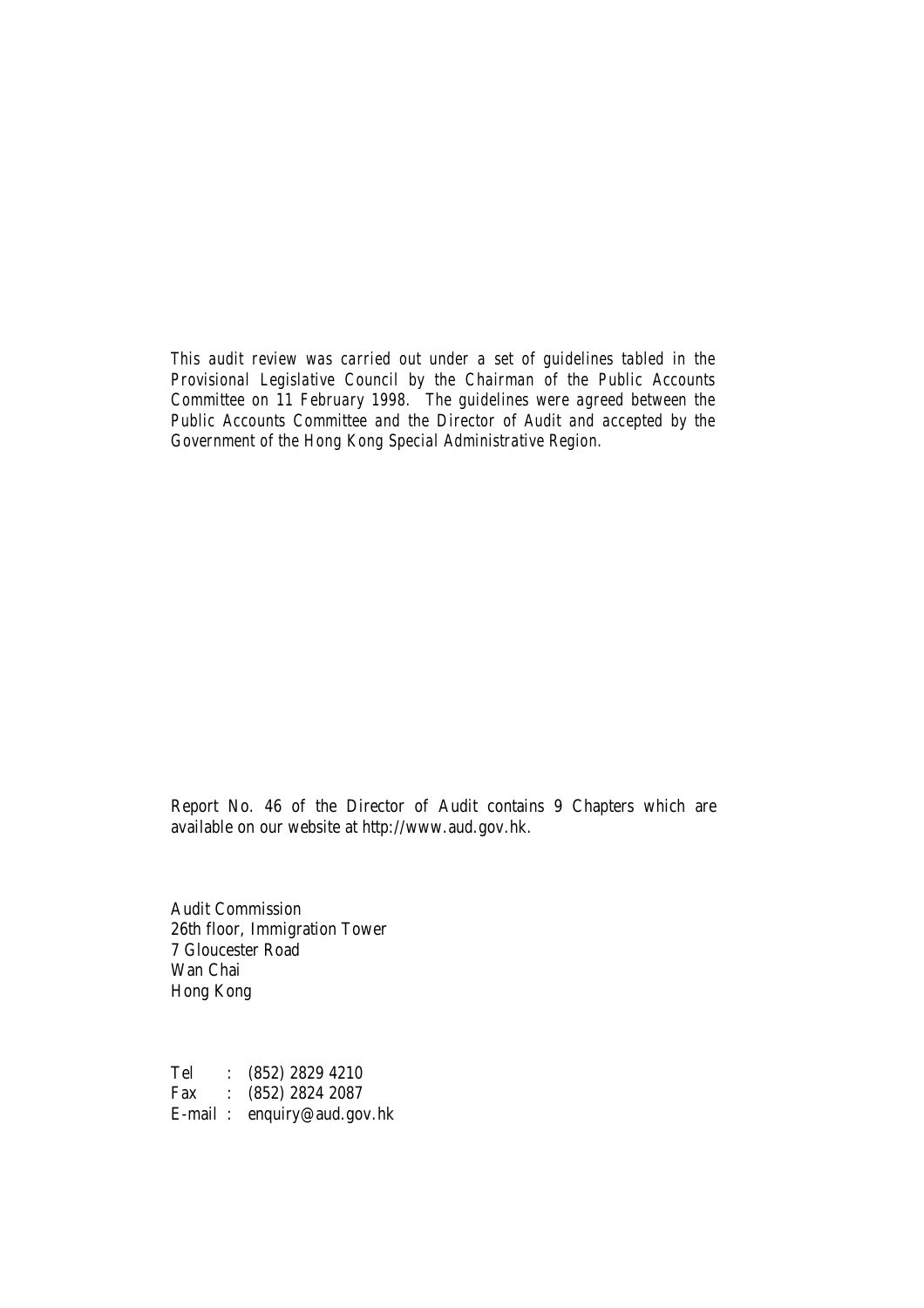## **RTHK: GOVERNANCE AND STRATEGIC MANAGEMENT**

## **Contents**

## **Paragraph**

| <b>PART 1: INTRODUCTION</b>                                                     | 1.1           |
|---------------------------------------------------------------------------------|---------------|
| Background                                                                      | $1.2 - 1.8$   |
| Recent reviews of RTHK's systems and procedures                                 | 1.9           |
| Value for money audit of RTHK                                                   | 1.10          |
| Audit review of governance and strategic management                             | 1.11          |
| General response from the Administration                                        | 1.12          |
| Acknowledgement                                                                 | 1.13          |
| PART 2: COMPLIANCE CULTURE AND INTERNAL CONTROL                                 | 2.1           |
| Management responsibility for the<br>prevention and detection of irregularities | $2.2 - 2.3$   |
| Observations on non-compliance in RTHK                                          | $2.4 - 2.10$  |
| <b>Audit observations</b>                                                       | $2.11 - 2.13$ |
| Need to enhance internal control                                                | 2.14          |
| <b>Audit observations</b>                                                       | $2.15 - 2.21$ |
| <b>Audit recommendations</b>                                                    | 2.22          |
| Response from the Administration                                                | 2.23          |
| Need to foster a compliance culture                                             | 2.24          |
| <b>Audit observations</b>                                                       | 2.25          |
| <b>Audit recommendations</b>                                                    | 2.26          |
| Response from the Administration                                                | $2.27 - 2.28$ |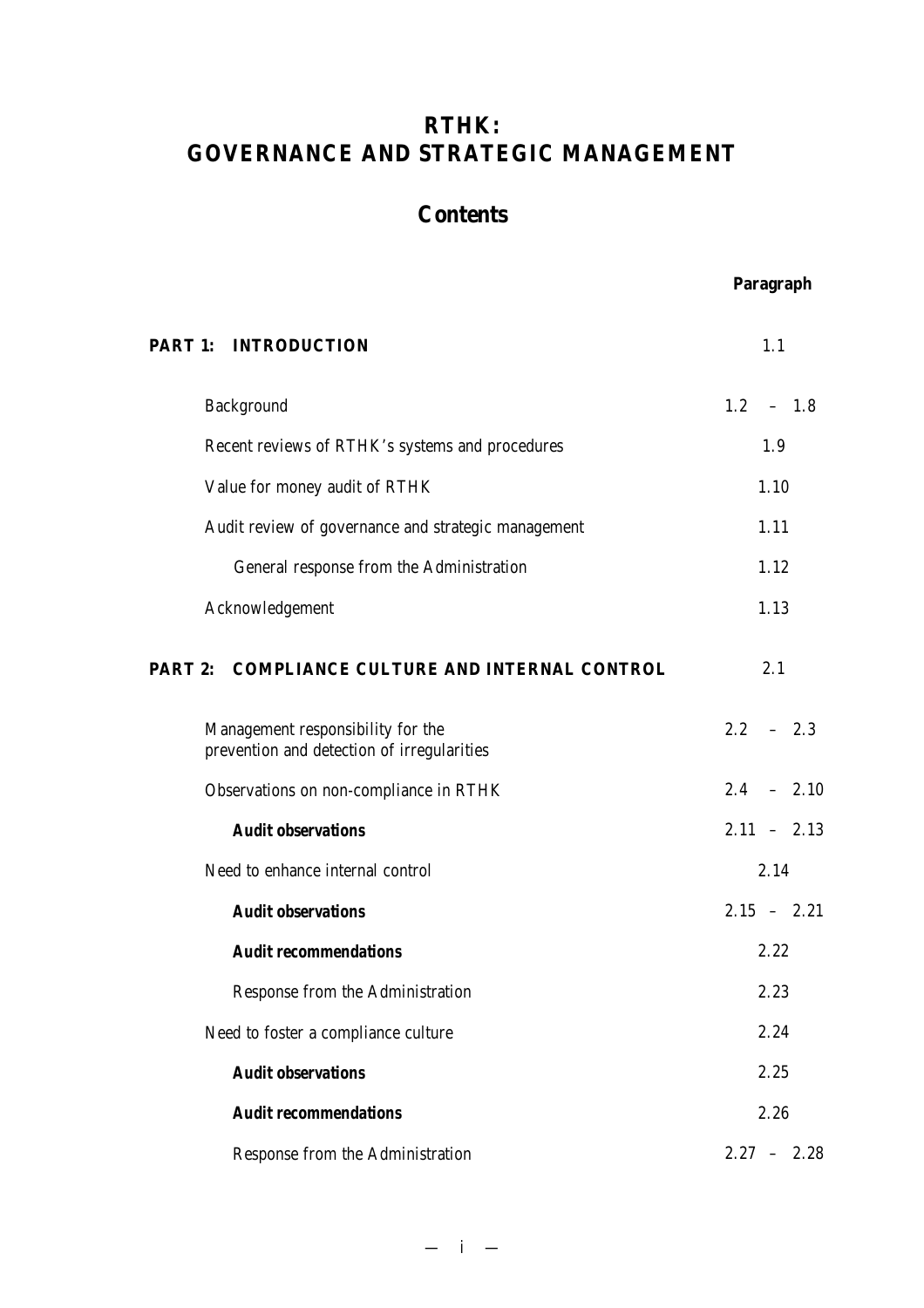## **Paragraph**

| <b>PART 3:</b>    | STRATEGIC PLANNING AND PERFORMANCE<br><b>MANAGEMENT</b>                                                                       | 3.1           |
|-------------------|-------------------------------------------------------------------------------------------------------------------------------|---------------|
|                   | Importance of strategic planning                                                                                              | $3.2 - 3.3$   |
|                   | Need for a formal strategic planning framework                                                                                | $3.4 - 3.6$   |
|                   | <b>Audit observations</b>                                                                                                     | $3.7 - 3.10$  |
|                   | <b>Audit recommendations</b>                                                                                                  | 3.11          |
|                   | Response from the Administration                                                                                              | $3.12 - 3.13$ |
|                   | Need for a sound budgetary control mechanism                                                                                  | $3.14 - 3.18$ |
|                   | <b>Audit observations</b>                                                                                                     | $3.19 - 3.22$ |
|                   | <b>Audit recommendations</b>                                                                                                  | 3.23          |
|                   | Response from the Administration                                                                                              | 3.24          |
|                   | Need for a systematic performance<br>measurement and reporting system                                                         | 3.25          |
|                   | <b>Audit observations</b>                                                                                                     | $3.26 - 3.34$ |
|                   | <b>Audit recommendations</b>                                                                                                  | 3.35          |
|                   | Response from the Administration                                                                                              | 3.36          |
|                   |                                                                                                                               | Page          |
| <b>Appendices</b> |                                                                                                                               |               |
|                   | A: RTHK Vision, Mission and Values Statement                                                                                  | 30            |
| $B$ :             | The seven radio channels of RTHK                                                                                              | 31            |
|                   | C : Organisation chart of RTHK                                                                                                | 32            |
|                   | D : Formal disciplinary cases in RTHK                                                                                         | $33 - 34$     |
|                   | E : RTHK's internal control measures<br>(Prepared by RTHK on 10 March 2006)                                                   | $35 - 37$     |
|                   | F: RTHK TV programmes which scored less than 10% in<br>awareness level and were below the average appreciation index<br>of 70 | 38            |
|                   | G : Acronyms and abbreviations                                                                                                | 39            |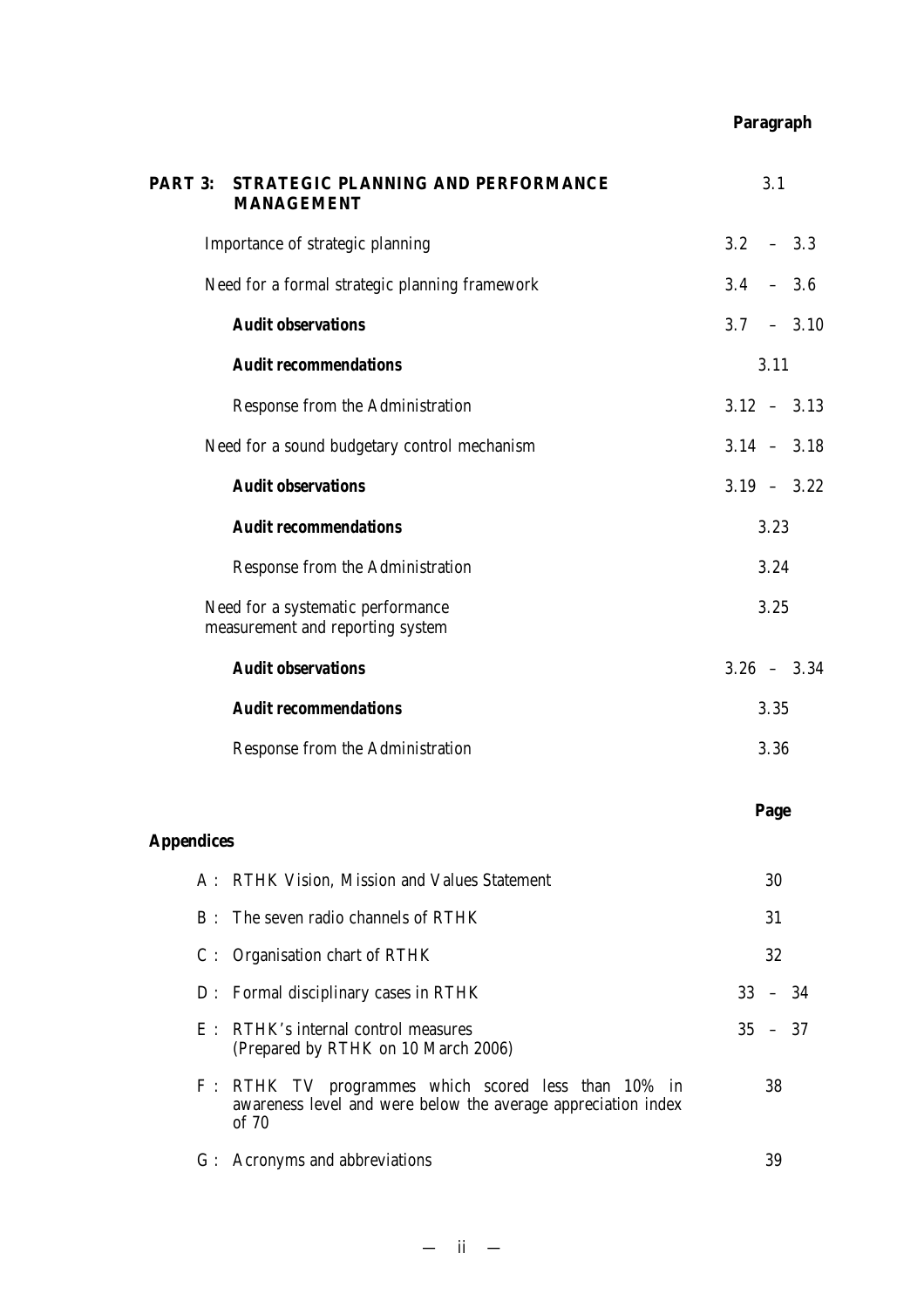## **PART 1: INTRODUCTION**

1.1 This PART describes the background to the audit and outlines the audit scope and objectives.

## **Background**

1.2 Radio Television Hong Kong (RTHK) is a government department that serves the role of a public service broadcaster (PSB). Its aim is to inform, educate and entertain the general public and specific target audiences through a balanced mix of high quality programming. RTHK is editorially independent to ensure provision of fair, balanced and objective news and public affairs programmes. It provides a channel of communication for different sectors of the community and the Government to put forward their views on matters of public interest. The RTHK Vision, Mission and Values Statement is at Appendix A.

## *RTHK's programmes of activity*

- 1.3 Four key programmes of activity are undertaken by RTHK, as follows:
	- (a) *Programme 1: Radio.* The RTHK Radio Division produces and transmits a mix of radio programming to the community of Hong Kong. It supports seven channels (see Appendix B) covering a variety of programming in news, music, finance, culture and education in Chinese and English, providing 24-hour daily service to the public. Engineering and technical support is provided by a contractor (hereinafter referred to as "Company A") under a Technical Services Agreement (TSA) between the Government and Company A;
	- (b) *Programme 2: Public Affairs Television (PATV).* The RTHK PATV Division provides a wide variety of television production for broadcast by commercial television channels to the community of Hong Kong. There are five programming strands, namely, current affairs, educational programmes, general programmes, servicing, and documentary. Engineering and technical support is provided by Company A under the TSA;
	- (c) *Programme 3: School Educational Television (ETV) Production.* In support of the Government's education policies, the RTHK ETV Division produces school ETV programmes for pre-primary, primary and secondary school students. These programmes are broadcast to schools via two local television stations, and can be viewed online at the "eTVonline" website managed by RTHK. In addition, the programmes are recorded on VCDs for distribution to schools and kindergartens; and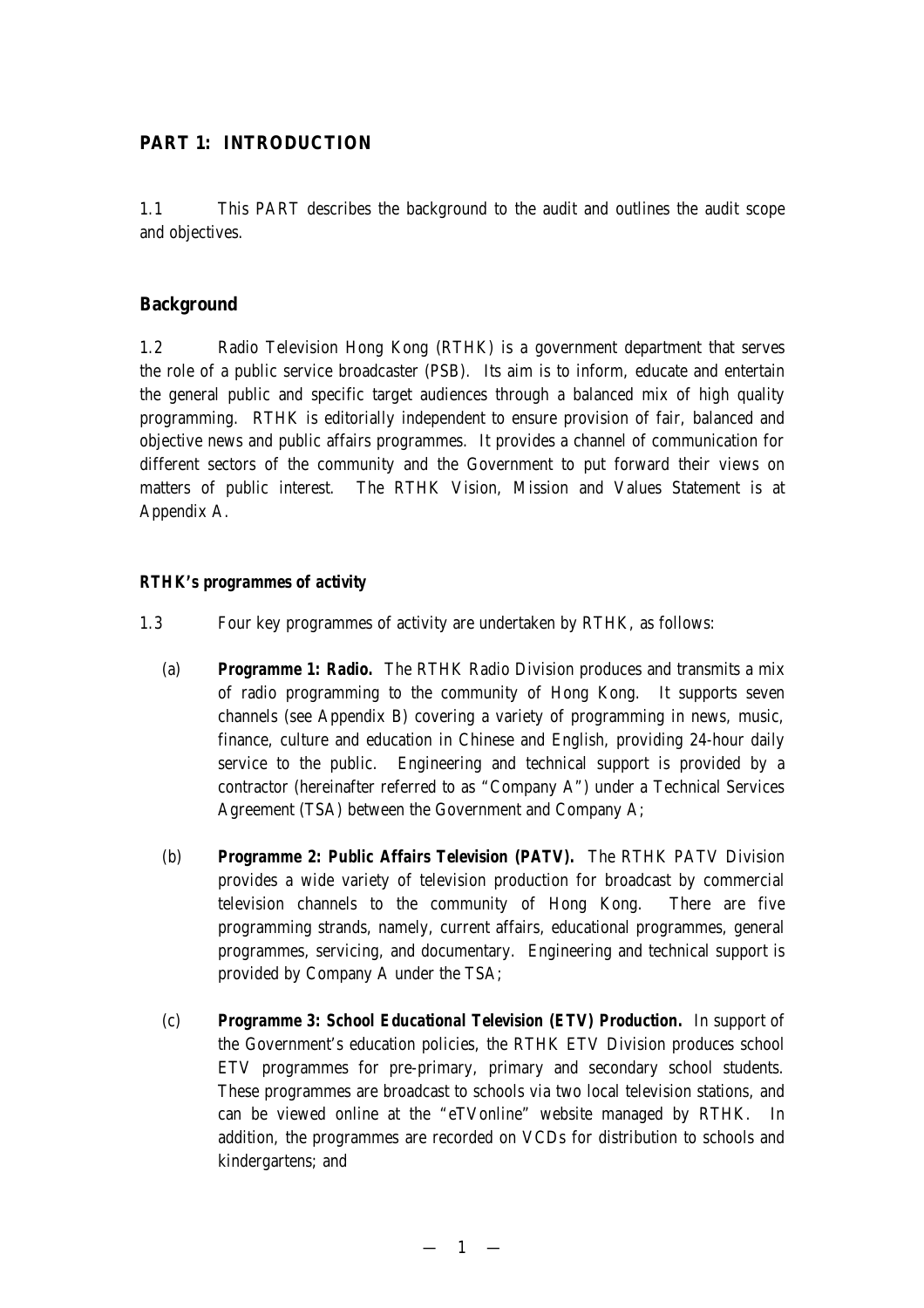(d) *Programme 4: New Media.* The RTHK ON INTERNET service began in December 1994. The New Media Unit was set up in October 2000 to devise strategies and explore the development of multi-media opportunities in the new media arena. It provides 24-hour live broadcast of all the six self-produced radio channels, and more than 11 hours weekly of regular prime-time and fringe-time Chinese and English television programmes. It also provides on the Internet on-demand archives services of all radio, television and news programming broadcast in the past 12 months.

1.4 The Commerce, Industry and Technology Bureau (CITB) is the policy bureau for radio, PATV and new media services (i.e. Programmes 1, 2 and 4). The provision of school ETV services (i.e. Programme 3) is under the policy responsibility of the Education and Manpower Bureau.

## *Framework Agreement*

1.5 The Framework Agreement between the Secretary for Commerce, Industry and Technology and the Director of Broadcasting specifies the respective responsibilities of both parties in relation to each other. The Framework Agreement was first signed in 1993. The current version of the agreement took effect from 1 August 2005 and is subject to review and renewal every two years. Under the Framework Agreement, the Secretary is responsible for providing policy guidance to the Director in defining the programmes of activities on radio, PATV and new media services, as well as agreeing the underlying activities. The Secretary also has the responsibility to review the policy aim and operational objectives of these programmes. The Director, on the other hand, is responsible for managing the activities of each programme of activity, and helping the Secretary to review and redefine the policy aspects of each programme to achieve the aims and mission of RTHK.

#### *Expenditure of RTHK*

1.6 RTHK is funded by the Government. In 2005-06, the estimated expenditure of RTHK was \$428 million. Table 1 shows an analysis of RTHK expenditure by programmes of activity.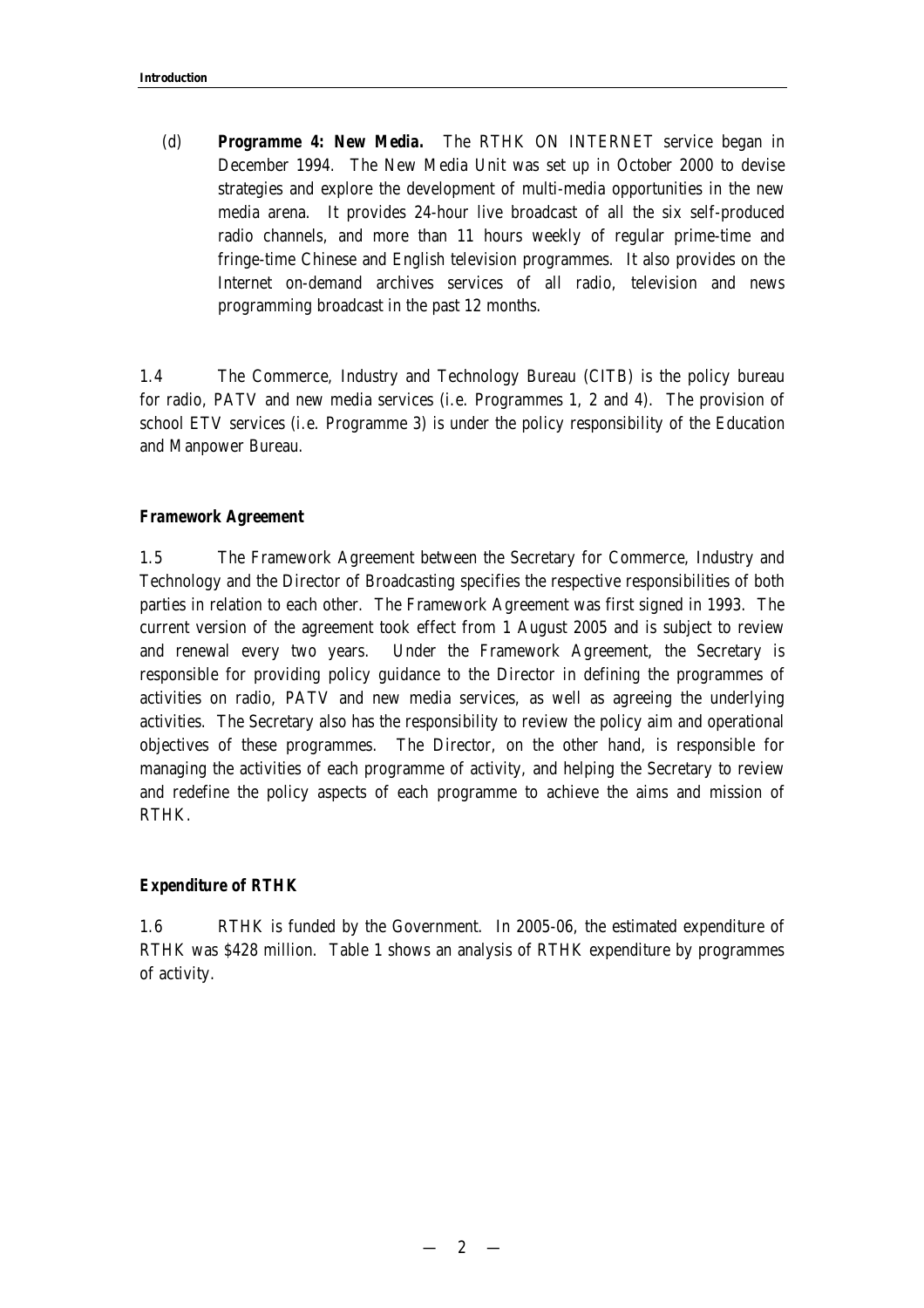## **Table 1**

|                       | <b>Expenditure</b> |                |  |
|-----------------------|--------------------|----------------|--|
| <b>Programme</b>      | (\$ million)       | (%)            |  |
| Radio                 | 182                | 43             |  |
| <b>PATV</b>           | 198                | 46             |  |
| School ETV production | 38                 | 9              |  |
| New Media             | 10                 | $\overline{c}$ |  |
| <b>Total</b>          | 428                | 100            |  |

## **Analysis of RTHK expenditure by programmes of activity (2005-06)**

*Source: RTHK 2005-06 Controlling Officer's Report*

## *Organisation structure of RTHK*

1.7 As at 1 June 2005, RTHK had a total of 718 staff, comprising 508 civil service staff and 210 non-civil service contract (NCSC) staff. In addition, some 140 staff of Company A worked in RTHK to provide engineering and technical services under the TSA. RTHK also employed temporary staff to meet its short-term needs, as well as freelance artists or service providers to perform in individual programmes.

1.8 RTHK comprises four Divisions (i.e. Radio Division, PATV Division, ETV Division, and Production Services Division), and six Units (i.e. New Media Unit, Corporate Communications Unit, Departmental Administration Unit, Corporate Development Unit, Finance and Resources Unit, and System Review Unit (SRU)). An organisation chart of RTHK is at Appendix C.

## **Recent reviews of RTHK's systems and procedures**

1.9 In the past few years, three Independent Commission Against Corruption (ICAC) cases, in which RTHK officers were convicted of fraud/misconduct, had aroused public concerns about possible malpractices in RTHK. A summary of five formal disciplinary cases in RTHK (including the three ICAC cases) is at Appendix D. In response to these cases, internal and external reviews were conducted which revealed weaknesses in different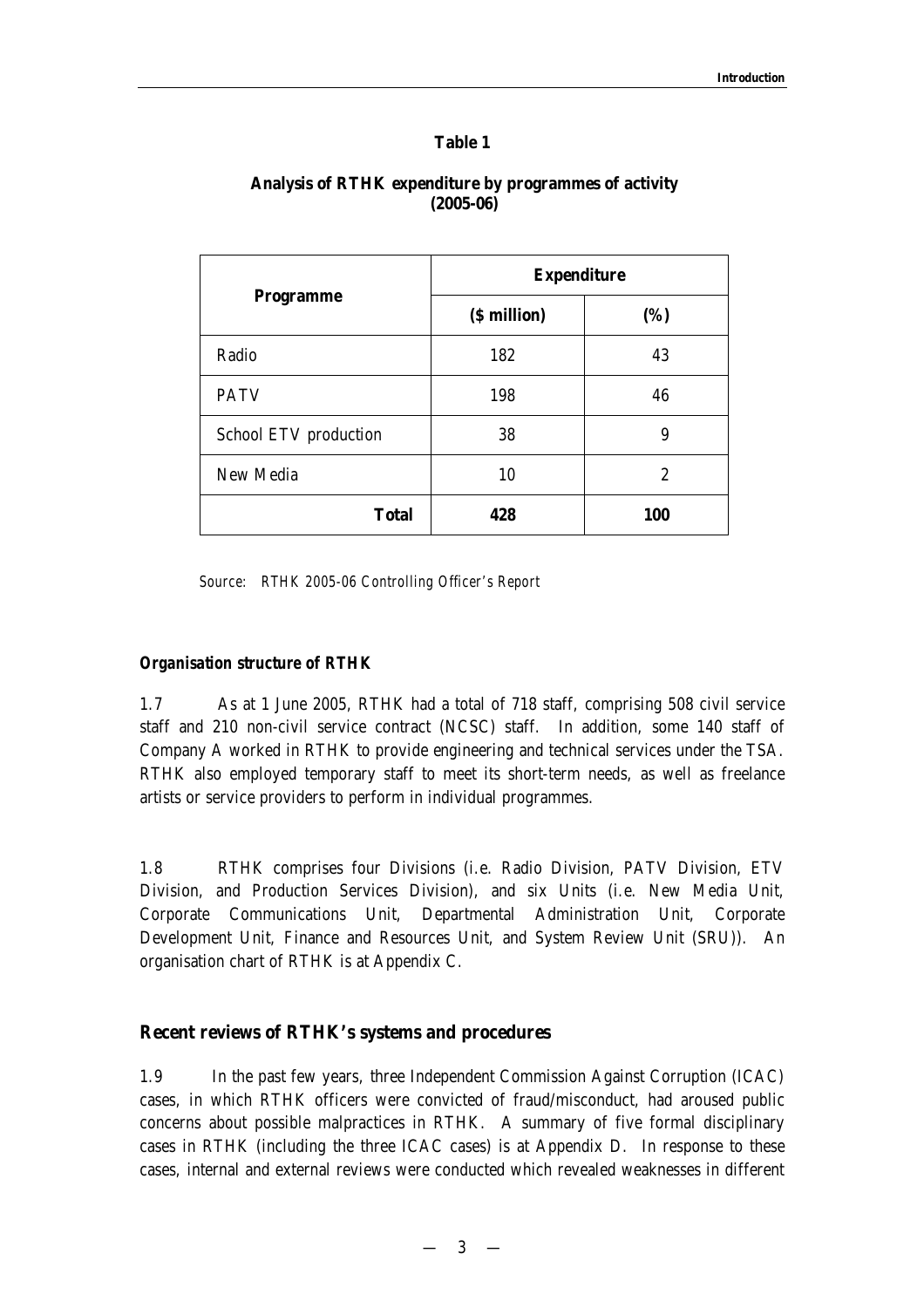aspects of RTHK's management systems, particularly contract staff management, and procurement of goods and services (see paras. 2.4 to 2.10).

#### **Value for money audit of RTHK**

1.10 The Audit Commission (Audit) has recently conducted a value for money audit of RTHK. The audit findings are contained in two separate reports, as follows:

- (a) RTHK: financial control and resource management (see Chapter 7 of the Director of Audit's Report No. 46); and
- (b) RTHK: governance and strategic management (the subject matter of this report).

#### **Audit review of governance and strategic management**

1.11 Audit's review of the financial control and resource management reveals that there are inadequacies in RTHK's management systems — see Chapter 7 of the Director of Audit's Report No. 46. Concurrently, another audit review has also been conducted to examine the fundamental reasons for these problems and to suggest a way forward to tackle them. This audit has focused on the following areas:

- (a) compliance culture and internal control (see PART 2); and
- (b) strategic planning and performance management (see PART 3).

Audit has found that there are areas where improvements can be made and has made a number of recommendations to address the issues.

#### **General response from the Administration**

- 1.12 The **Director of Broadcasting** has said that:
	- (a) RTHK's management has always taken the issue of enforcement and monitoring very seriously. There are systems in place and staff are required to adhere to them. Realistically, however, it would be hard to operate and monitor systems to such an extent that there are no errors in application of the relevant guidelines and rules. A "no tolerance" rule does not necessarily equate with "no incidences"; and
	- (b) there have been improvements in RTHK. However, all systems require time to settle, to function generally, to be revised and improved from time to time in the light of changing circumstances, and to be fully implemented. But it should be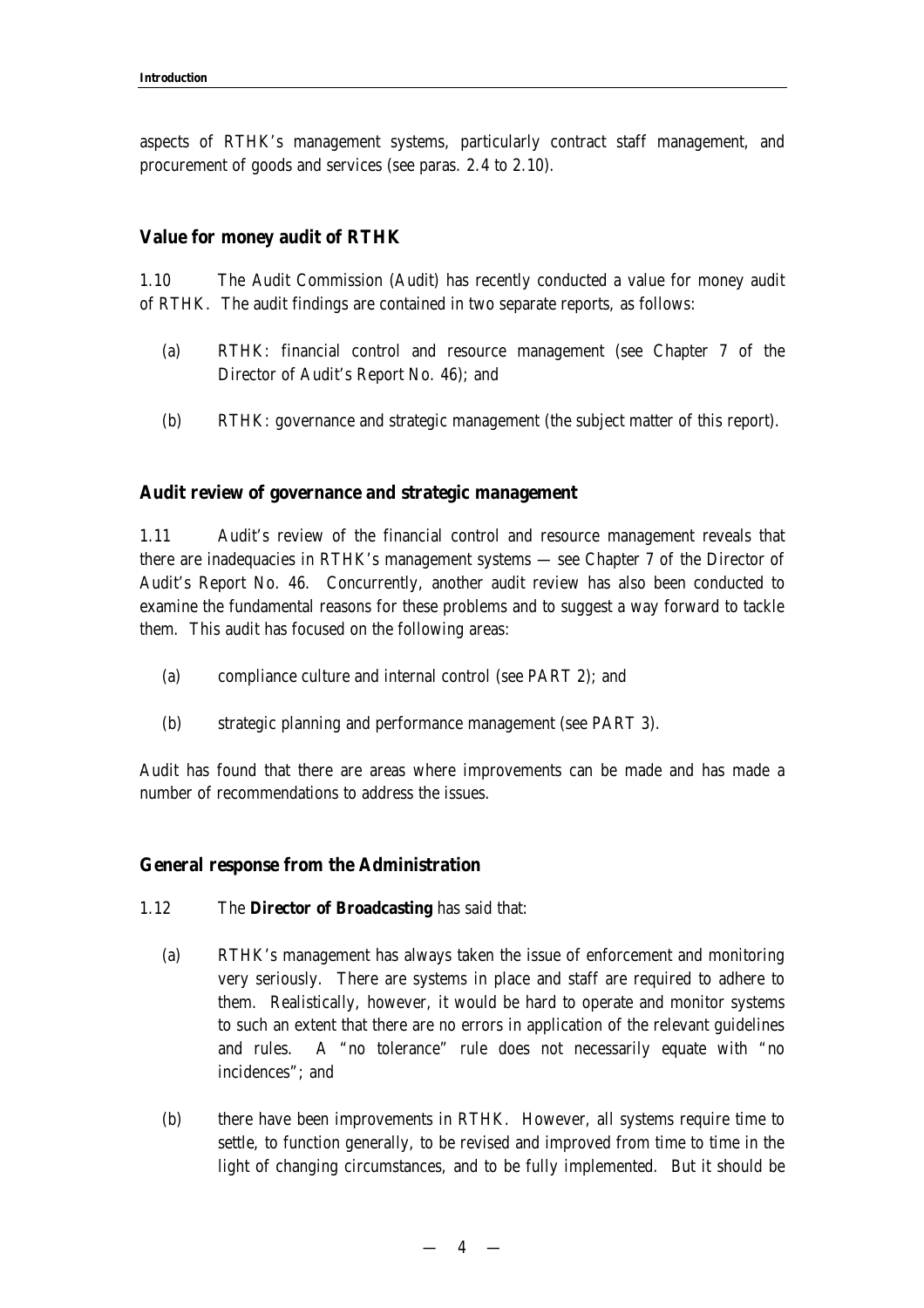noted that RTHK is on the right track and is well within any applicable time frame. RTHK looks to further strengthening its internal auditing and control systems and is awaiting the outcome of a Treasury review currently in progress.

## **Acknowledgement**

1.13 Audit would like to acknowledge with gratitude the full cooperation of the staff of RTHK during the course of the audit review.

## **Photograph 1**

#### **RTHK Broadcasting House**



*Source: RTHK records*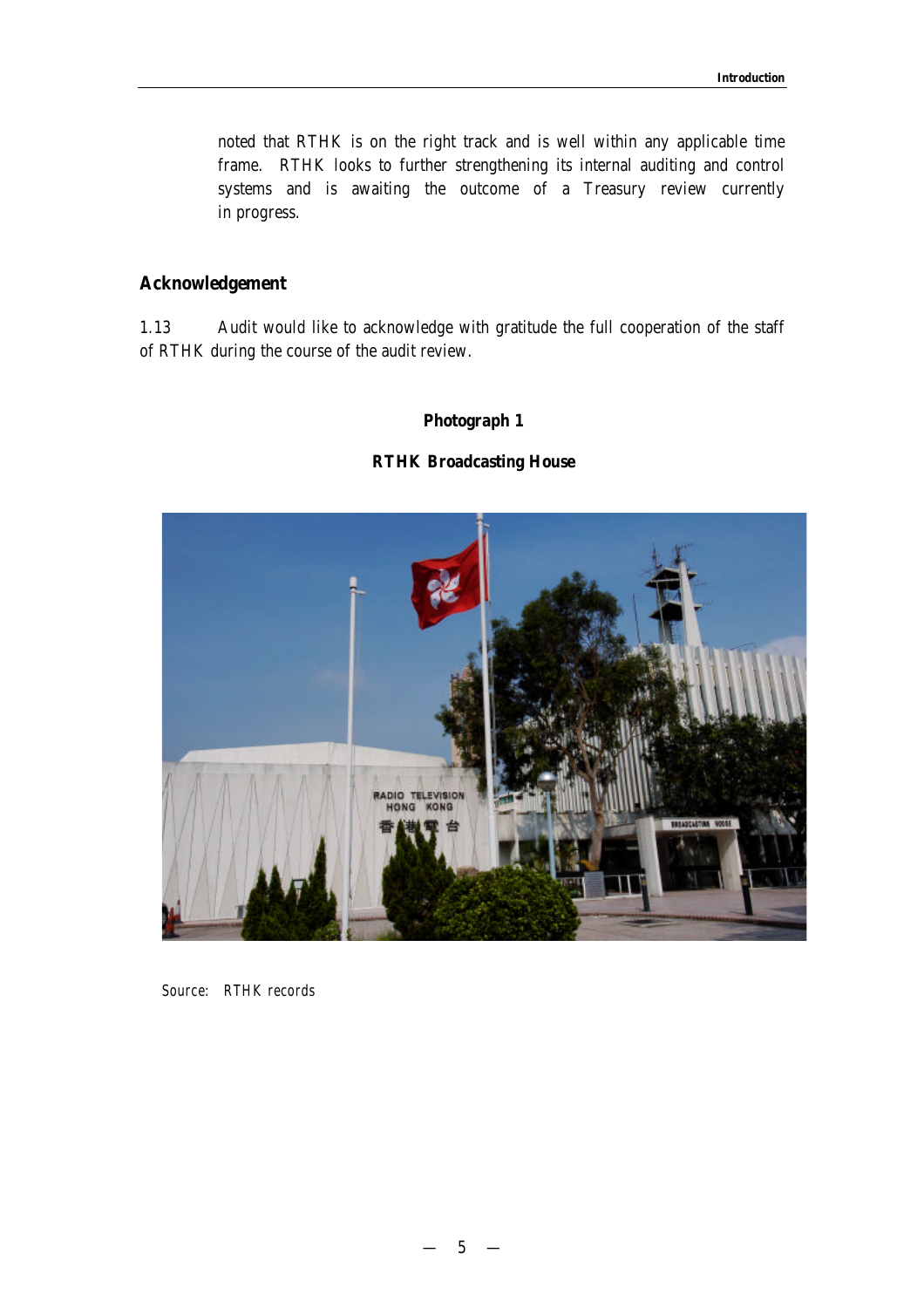## **PART 2: COMPLIANCE CULTURE AND INTERNAL CONTROL**

2.1 This PART examines RTHK's compliance with regulations and guidelines, and internal control.

## **Management responsibility for the prevention and detection of irregularities**

2.2 The primary responsibility for the prevention and detection of irregularities in any organisation rests with its management. In particular, it is the responsibility of the management to establish the following:

- (a) *Effective internal controls.* It is the management's responsibility to establish a control environment and maintain policies and procedures to assist in achieving the objective of ensuring the orderly and efficient conduct of the entity's business. This includes establishing and maintaining effective internal controls; and
- (b) *Effective risk management.* In determining which controls to implement to prevent and detect irregularities, management needs to assess and take effective measures to address the identified risk factors.

In an organisation, the prerequisite of effective internal controls and risk management is an effective control environment.

2.3 According to international good practices in internal control for managers in governmental organisations (Note 1):

- (a) *"managers are responsible for establishing an effective control environment in their organisations"*;
- (b) *"this is part of their stewardship responsibility over the use of government resources"*; and
- (c) *"the tone managers set through their actions, policies, and communications can result in a culture of either positive or lax control"*.

**Note 1:** *These international good practices are based on the document "Internal Control: Providing a Foundation for Accountability in Government — An introduction to internal control for managers in governmental organisations" issued by the International Organisation of Supreme Audit Institutions in 2001.*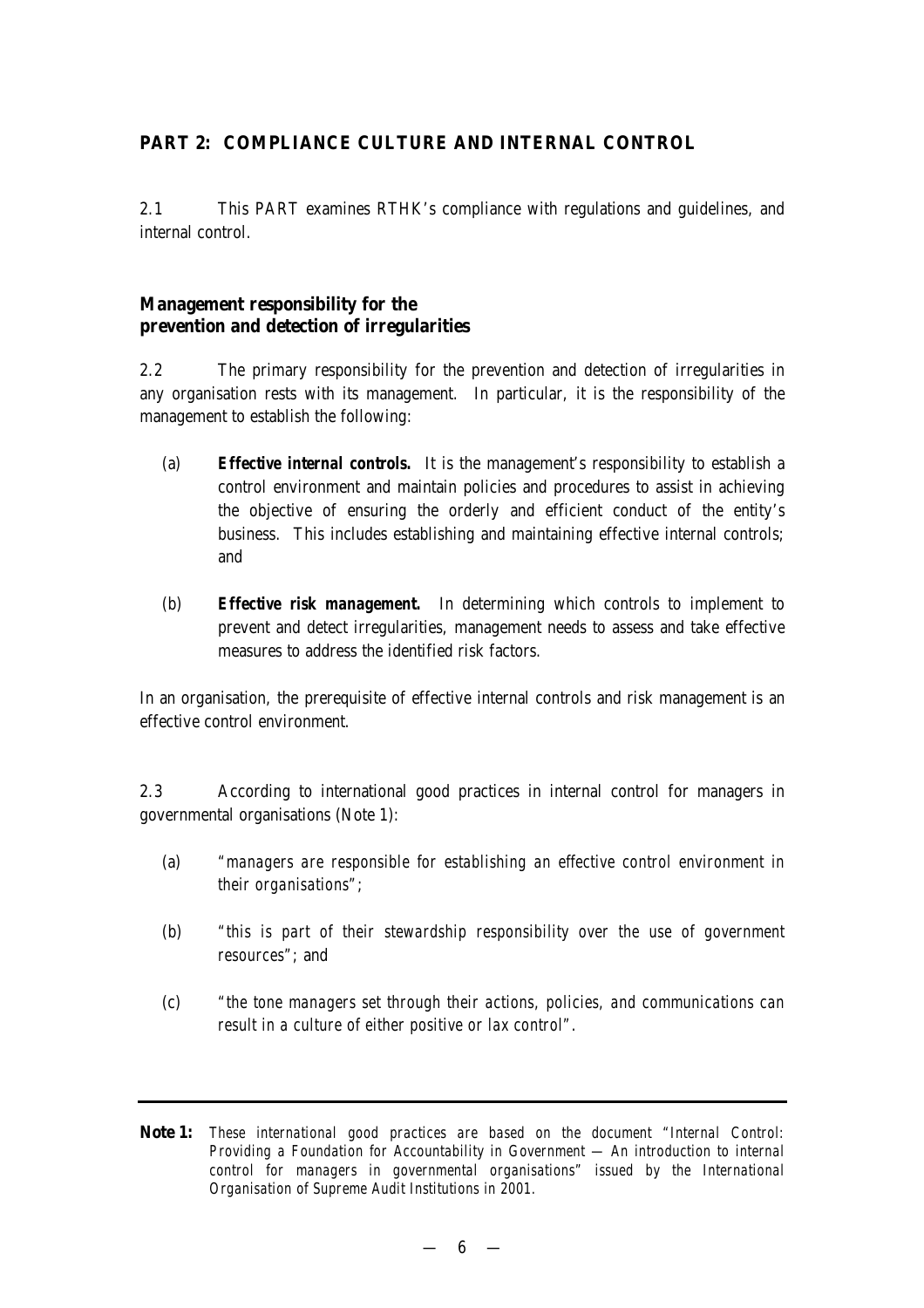In this regard, the management needs to place a strong emphasis on prevention and deterrence of irregularities. This involves fostering a compliance culture, which is based on a strong set of core values, and is communicated and demonstrated by the management to provide the foundation for employees as to how the organisation conducts its business. If necessary, the management should consider addressing the issues of internal control and risk management on a strategic level (see para. 2.25(d)).

## **Observations on non-compliance in RTHK**

#### *Formal disciplinary cases in RTHK*

2.4 In 2001, Audit conducted a review of RTHK's performance and resource management. The results of this review were included in Chapter 8 of the Director of Audit's Report No. 37 of October 2001. Arising from the ICAC investigations on corruption complaints received (see para. 1.9) and the Audit review, five formal disciplinary cases committed by RTHK staff from 1998 to 2002 were uncovered during the years 2001 to 2004 (see Appendix D). These events led to the conduct of a number of reviews, both internal (e.g. by the SRU) and external (e.g. by the ICAC, the Civil Service Bureau (CSB), and the Government Logistics Department (GLD)) and the introduction of new control measures in RTHK.

## *SRU review*

2.5 In response to these cases, RTHK conducted internal system reviews and had introduced since February 2002 various control measures to improve its management control over the employment of departmental contract staff (DCS). These included the setting up in April 2002 of the SRU to strengthen internal controls. The SRU, headed by a Treasury Accountant, conducted a comprehensive review of the DCS system and submitted in January 2003 a report with recommendations on areas such as conditions of employment, authority of appointment, fee scales and recruitment procedures. In 2003, RTHK further set up Central Administration Units (CAUs) in its divisions to coordinate the work relating to the employment and administration of DCS at the divisional level.

#### *CSB review*

2.6 In October 2002, the CSB conducted a review of RTHK's systems and procedures to examine: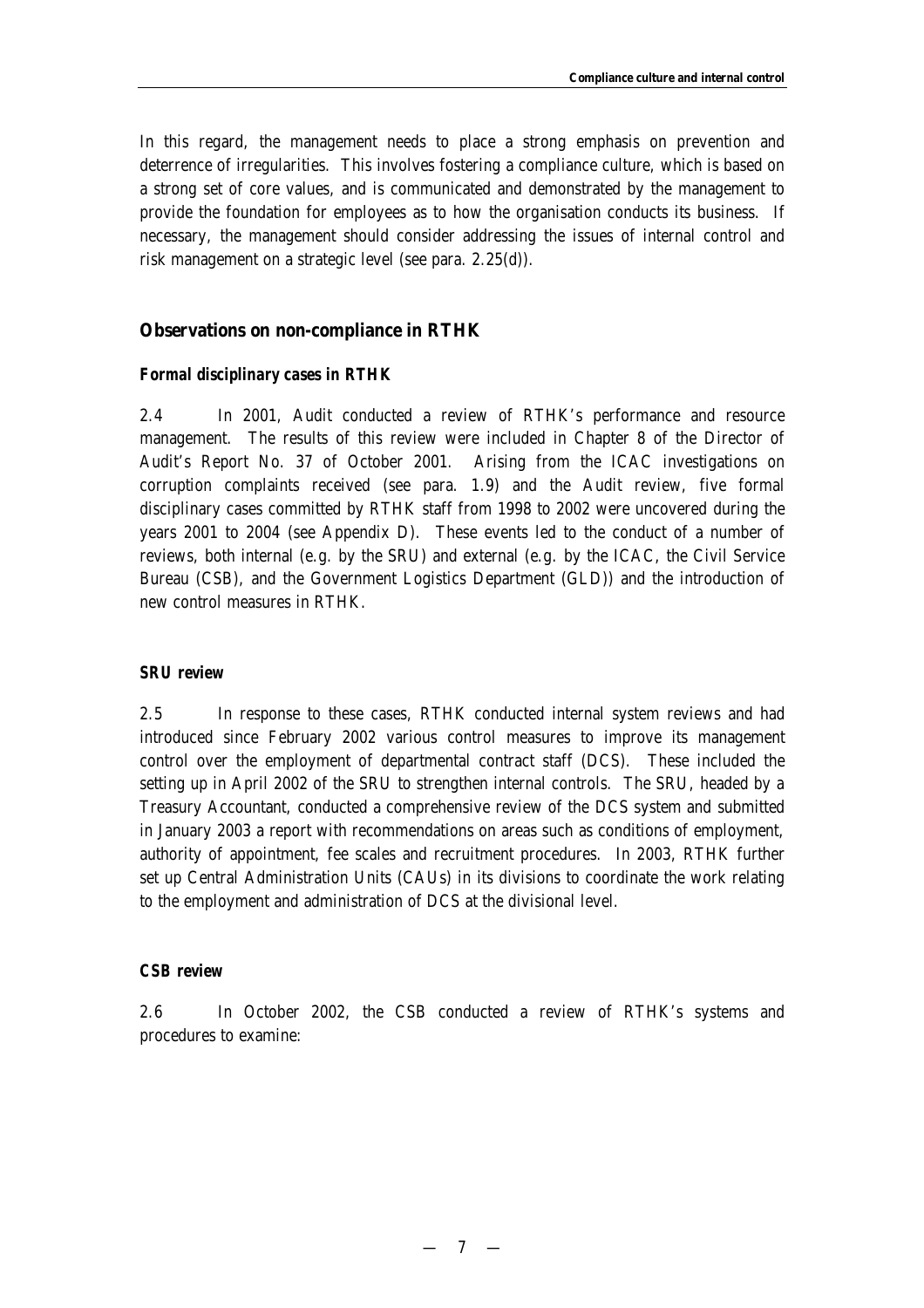- (a) the extent to which RTHK had implemented the recommendations made by the ICAC (Note 2) and Audit in their earlier reviews;
- (b) whether the desired objectives had been achieved; and
- (c) what could be done to further improve the situation.

The CSB review was completed in December 2002. In its review report, the CSB commented that since 2000, RTHK had mounted various measures to improve its system of controls and to remind its staff of the need to comply with the necessary rules and procedures. The CSB made a number of suggestions to further enhance RTHK's system of controls. In February 2004, RTHK reported that the CSB's suggestions had been fully implemented.

## *ICAC review*

2.7 At the same time as the CSB review was being conducted, the ICAC Corruption Prevention Department conducted a review of RTHK's procedures and practices in the hiring of temporary staff. The review, completed in March 2003, made a number of recommendations to help RTHK plug loopholes in its systems and procedures. In 2004, RTHK reported to the ICAC that most of the recommendations had been fully implemented.

#### *GLD review*

2.8 One of the court cases (the case is on appeal — see Case 3 in Appendix D) revealed weaknesses in management control over procurements in RTHK. In April 2005, the Secretary for Commerce, Industry and Technology raised his concerns with the Director of Broadcasting about this case, requesting RTHK to put in place as soon as possible measures that would enhance its internal management. In order to strengthen RTHK's procurement practices, in May 2005 the Director of Broadcasting invited the GLD to conduct an establishment review to advise on whether adequate staffing had been provided for the supplies function. This was conducted in parallel with a regular systems review by the GLD.

2.9 The GLD completed its reviews in August 2005. The GLD's systems survey report of August 2005 revealed various irregularities in RTHK's supplies functions and recommended improvement measures. In December 2005, RTHK was taking follow-up actions including development of an implementation plan for the GLD's recommendations.

**Note 2:** *The ICAC conducted a study in April 2000 on RTHK's engagement of contractors for programme production and another study in May 2001 on the procurement of goods.*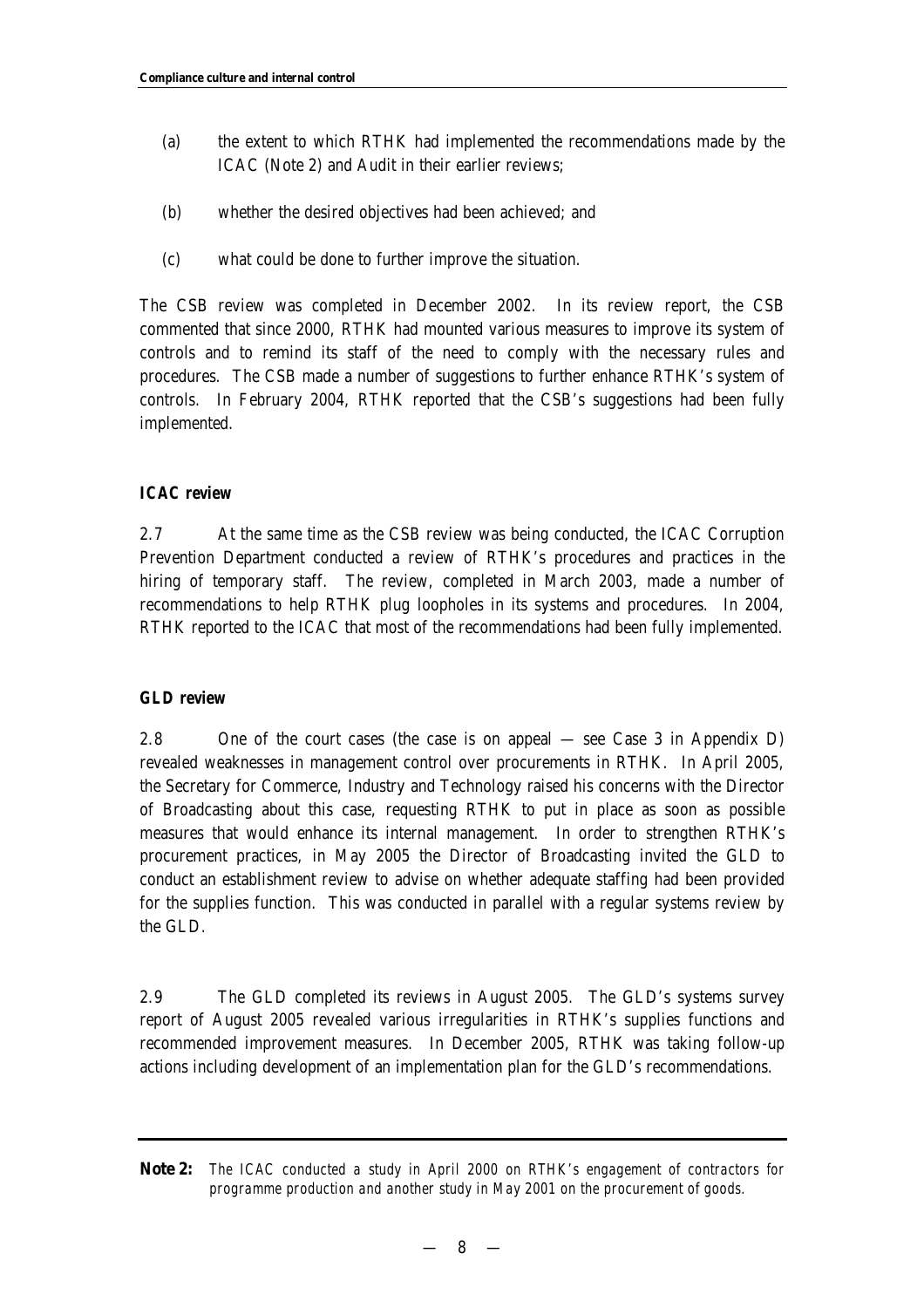## *Audit review of RTHK's financial control and resource management*

2.10 Audit's recent review of March 2006 (see Chapter 7 of the Director of Audit's Report No. 46) found that there was room for improvement in RTHK's financial control and resource management. In particular, the review identified cases of non-compliance in a number of areas, including:

- (a) management of DCS and service providers;
- (b) management of outsourcing activities;
- (c) management of overtime (OT) work;
- (d) stores and procurement matters;
- (e) entertainment expenses; and
- (f) management of sponsorship.

## **Audit observations**

2.11 **Audit notes that all the reviews mentioned in paragraphs 2.4 to 2.10 above have highlighted a problem of compliance culture among RTHK staff with applicable regulations, guidelines and procedures.** 

2.12 As a government department, RTHK is required to comply with government regulations, guidelines and procedures, which are intended to reduce irregularities to a minimum. **Although RTHK's system of internal control has been strengthened following the internal and external reviews conducted in recent years, Audit considers that more needs to be done.**

2.13 **Based on an analysis of RTHK's formal disciplinary cases, the findings of various internal and external reviews on RTHK, and the observations in Chapter 7 of the Director of Audit's Report No. 46, Audit considers that there is room for further improvement in RTHK's internal control.** There is a need for RTHK to continue to:

- (a) enhance internal control by addressing major risks identified (see paras. 2.14 to 2.23); and
- (b) foster a corporate culture of compliance (see paras. 2.24 to 2.28).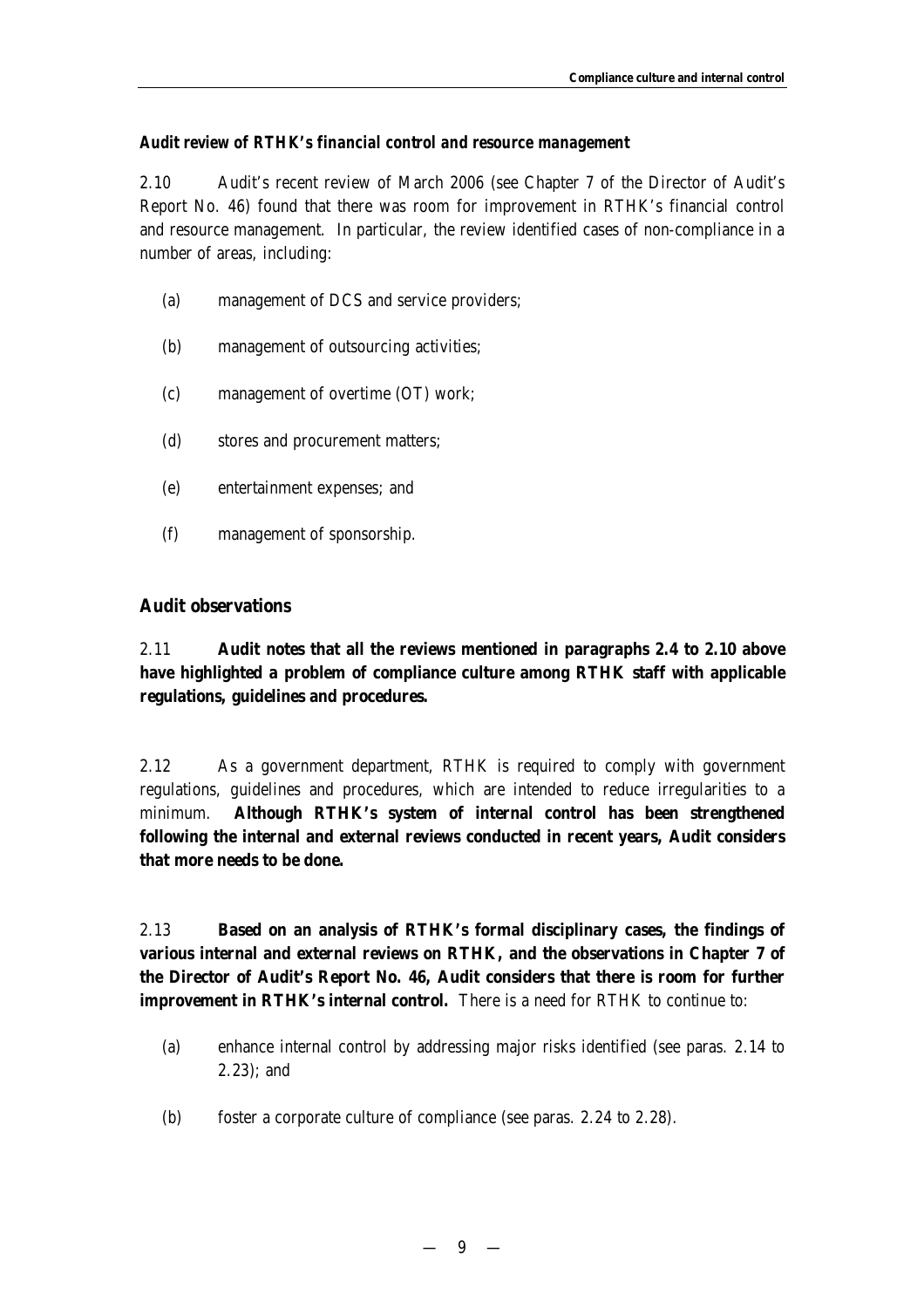## **Need to enhance internal control**

2.14 In the course of this review, Audit has identified a number of major control risks that RTHK needs to address as a matter of priority, in order to strengthen its financial controls and safeguard against irregularities. These risk factors include:

- (a) nature of the media environment (see paras. 2.15 to 2.17);
- (b) complex staffing structure (see para. 2.18);
- (c) need to implement internal control measures on a timely basis (see para. 2.19); and
- (d) effectiveness of monitoring (see para. 2.20).

## **Audit observations**

## *Nature of the media environment*

2.15 For an entity, pressure from market competition is a control risk factor. In the dynamic and competitive broadcasting/entertainment business environment of Hong Kong, RTHK is under pressure to produce quality programmes. RTHK has considered that this is a factor for its difficulties in strictly complying with some of the government regulations, guidelines and procedures. For example, in the report of July 2004 to the CITB on the issues arising from an ICAC case, RTHK stated among other things that:

- (a) *"RTHK is in the competitive broadcasting business, and has an operational need to recruit staff at short notice faster than government procedures ordinarily allow"*; and
- (b) *"in fulfilling its role as a public broadcaster, RTHK, like all other media in the broadcasting industry, operates in a diverse and ever-changing environment which reasonably requires responsiveness to the pulse of the public, flexibility in systems and a certain degree of freedom to accommodate staff's creativity and innovation so as to ensure a high standard and quality of the productions, delivered in a timely fashion"*.

2.16 However, government regulations, guidelines and procedures are generally drawn up based on good public-sector management practices, which provide an effective safeguard against irregularities and malpractices. **Audit considers that, without specific exemptions granted by the relevant authorities, RTHK should ensure that all applicable government regulations, guidelines and procedures are strictly complied with.**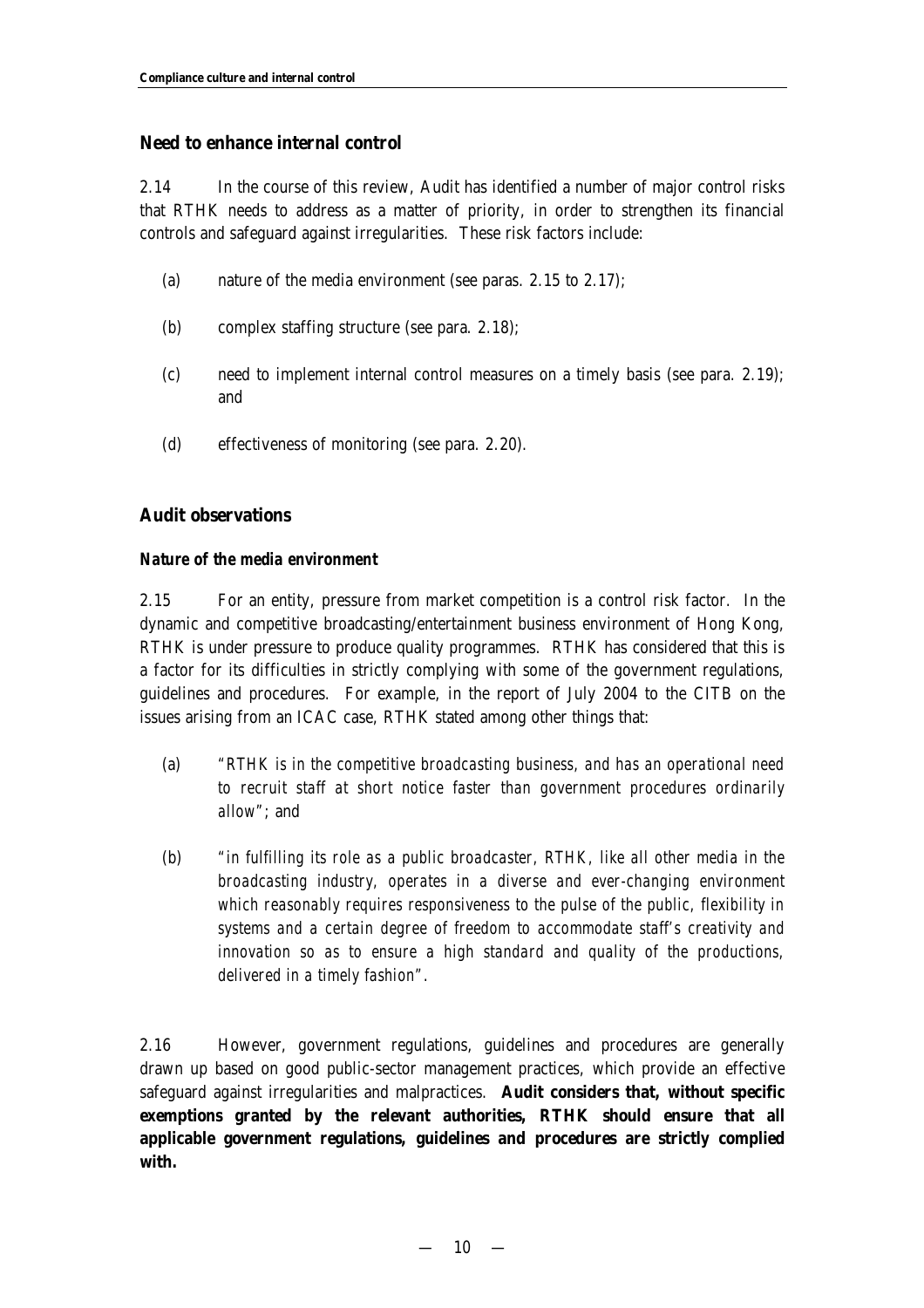2.17 In particular, Audit considers that RTHK should ensure staff do not rationalise non-compliance with applicable rules and regulations by advancing reasons such as RTHK's operations being unique. The various cases of irregularities in a number of major areas (including the employment of contract staff and freelance service providers, stores and procurement matters, entertainment, and acceptance of commercial sponsorships — see para.  $2.10(a)$ , (d), (e) and (f)) show that staff need to appreciate the requirement to follow government rules and procedures, which is conducive to effective internal control in RTHK.

## *Complex staffing structure*

2.18 Complex/unstable organisational structure and high staff turnover are common control risk factors. In RTHK, the large number of temporary staff (DCS), contractors' staff (especially TSA staff), and freelance artists/service providers makes human resource management difficult. Most of these staff or service providers work in RTHK's offices/premises, some of them on a temporary basis, but many of them work on a long-term basis (e.g. TSA staff and some of the freelance artists). Their different status as "employees" or "contractors" or "service providers" has given rise to ambiguities.

## *Need to implement internal control measures on a timely basis*

2.19 Admittedly, no internal control system is foolproof. However, it is most important that, once identified, any system weaknesses are promptly rectified. Otherwise, a perceived opportunity exists for irregularities to proliferate. **Audit noted that in some instances, RTHK should implement internal control measures on a timely basis.** Examples of such instances include:

- (a) *Management of DCS and service providers.* Cases 1 and 2 (uncovered in 2002 — see Appendix D) revealed that there were inadequacies in RTHK's maintenance of attendance records for DCS/service providers. However, RTHK only stipulated the requirement for keeping proper attendance records in May 2003. The requirement was not properly enforced until early 2004 (see paras. 2.25 to 2.29 in Chapter 7 of the Director of Audit's Report No. 46). Besides, there were frequent occasions where RTHK staff were allowed to seek covering approval for OT or additional work done and to sign employment contracts after work had commenced. The position has only improved since late 2005 (see paras. 2.30 to 2.37 in Chapter 7 of the Director of Audit's Report No. 46);
- (b) *Management of outsourcing activities.* Despite the fact that the SRU had identified the risk of conflict of interest and recommended implementing some additional control measures (see paras. 3.16 and 3.17 in Chapter 7 of the Director of Audit's Report No. 46), RTHK did not implement these measures on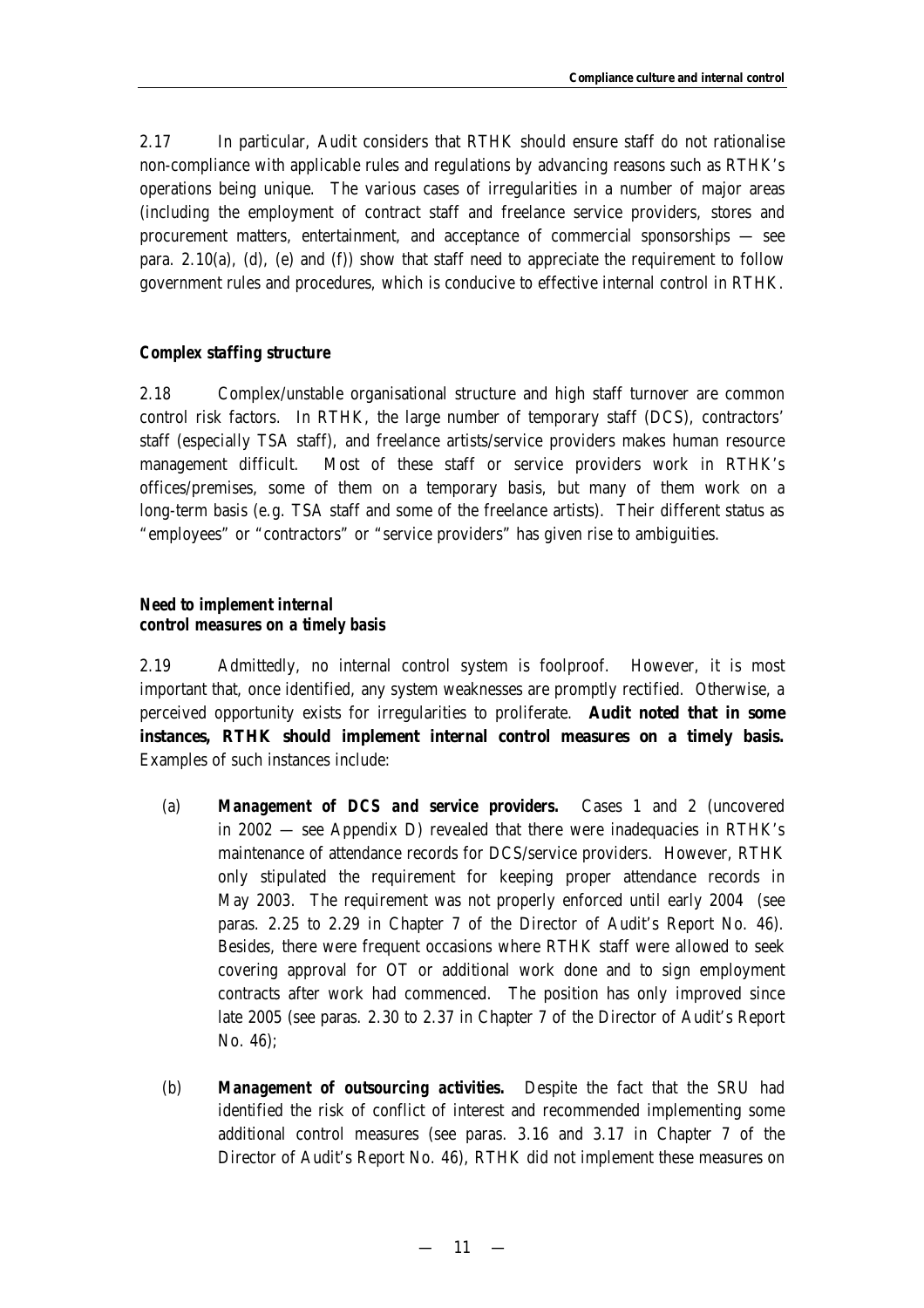a timely basis to address the risk (see paras. 3.18 and 3.19 in Chapter 7 of the Director of Audit's Report No. 46);

- (c) *Stores management.* As can be seen in paragraph 5.18 in Chapter 7 of the Director of Audit's Report No. 46, while RTHK had known since 2002 that some user sections did not return stock verification certificates to the Supplies Office, which indicated that there might be stores management problems, effective follow-up action (e.g. arranging stock inspection by staff of the Supplies Office) was not taken to rectify the situation. In particular, RTHK had also not taken early actions to reconcile the discrepancies between the stock lists kept by the Supplies Office and Company A, which had been known to RTHK for a number of years (see para. 5.51 in Chapter 7 of the Director of Audit's Report No. 46). As a result, RTHK currently needs to work against a very tight timetable to conduct a large-scale stocktaking and discrepancies reconciliation exercise before the handover of TSA inventories in September 2006 (see paras. 5.52 to 5.54 in Chapter 7 of the Director of Audit's Report No. 46);
- (d) *Entertainment expenses.* As noted in paragraphs 6.15 and 6.16 in Chapter 7 of the Director of Audit's Report No. 46, RTHK had identified the lack of prior approval for official entertainment as a control weakness, but it did not appear that effective actions were taken to tighten control and, as a result, a number of entertainment claims were made without prior approval. In this connection, RTHK informed Audit in March 2006 that approvals were given either in principle or with the immediate supervisor's consent. Cases cited by Audit were procedural matters. RTHK also advised that some last-minute notifications made late applications inevitable for operational needs. In March 2006, to avoid confusion, RTHK issued clear guidelines that prior approval should be obtained; and
- (e) *Budgetary control.* As can be seen in paragraphs 3.14 to 3.22, although the problem of inadequate budgetary control was identified in Audit's review of October 2001, improvement measures had not been taken to rectify the situation until early March 2003 (see para. 3.16). After the SRU's system review of March 2005 which revealed a lack of improvement in the control of budget variances, RTHK has been taking further action to improve its budgetary control system in 2005 and early 2006 (see paras. 3.17 and 3.18).

## *Effectiveness of monitoring*

2.20 To guard against irregularities, the management needs to appreciate the need for monitoring compliance with laws, policies and procedures. This is the management's responsibility. **The facts revealed in this audit review show that the issue of effectiveness of monitoring will have to be addressed.** Such examples include: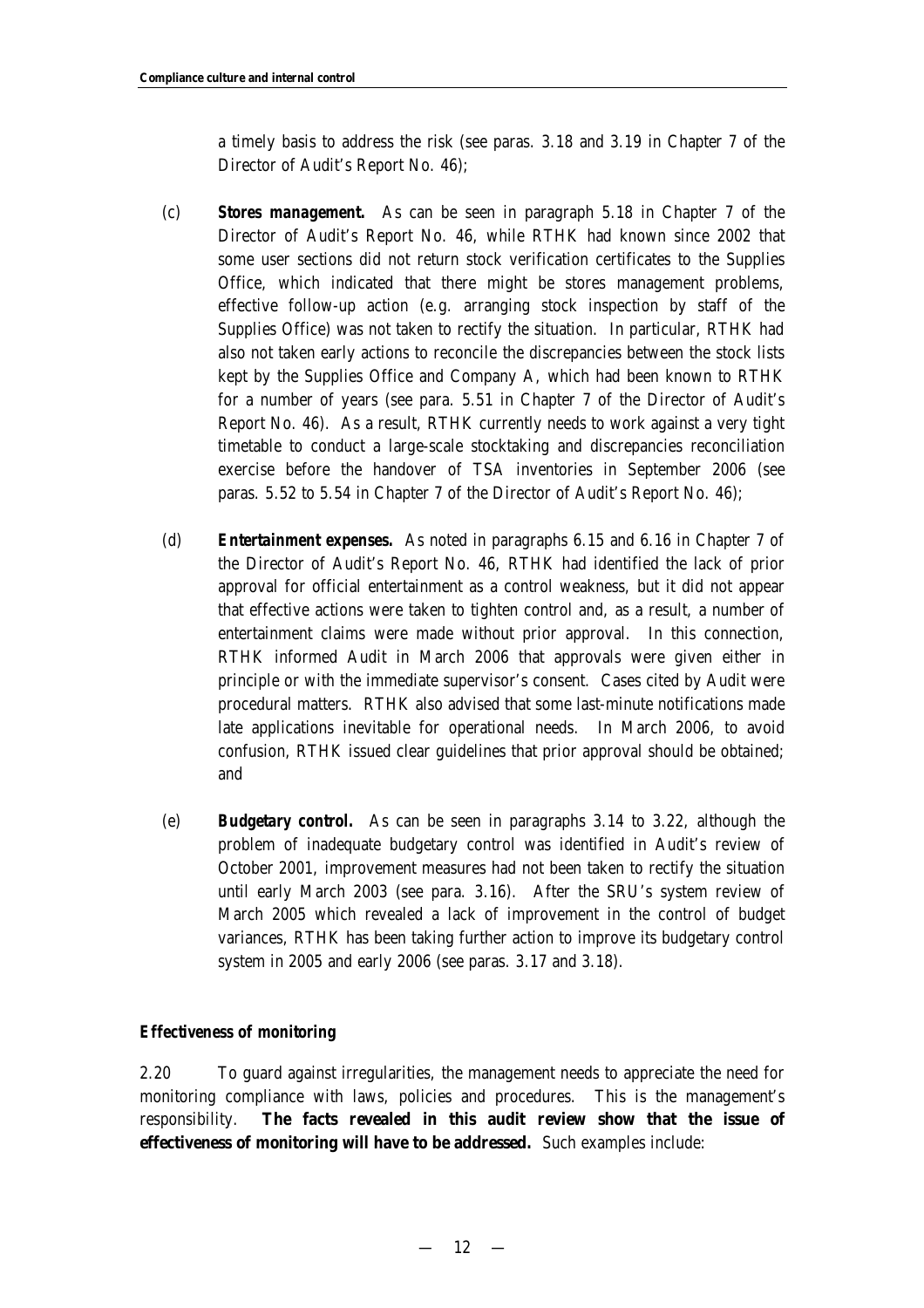- (a) *Management of outsourcing activities.* The large extent of the contractor's non-compliance with the terms of outside broadcast contracts (see paras. 3.9 to 3.13 in Chapter 7 of the Director of Audit's Report No. 46) highlighted a lack of monitoring by RTHK. RTHK had not taken any monitoring action to ensure that staff with the specified experience and track records as set out in the contracts were supplied by the contractor concerned. In fact, RTHK did not keep any attendance records of the contractor's staff to implement such monitoring action;
- (b) *Management of OT work.* Despite clear RTHK internal instructions, no checking of the OT work registers was conducted for the Transport Office during the period October 2002 to June 2005. Audit considers that, in view of the observations in paragraphs 4.29 to 4.38 in Chapter 7 of the Director of Audit's Report No. 46, RTHK needs to conduct more regular checks on the OT work registers to ensure that overtime allowance (OTA) payments are in order;
- (c) *Stores management.* Regular stock verifications had not been conducted for the various categories of stores and inventories in RTHK. It was not until late 2004/early 2005 that RTHK made efforts to verify these stores and inventories (see paras. 5.26 and 5.52 in Chapter 7 of the Director of Audit's Report No. 46);
- (d) *Management of sponsorship.* Audit's findings in PART 7 of Chapter 7 of the Director of Audit's Report No. 46 have revealed inadequacies in the monitoring of compliance with the CITB policy guidelines regarding sponsorships (see para. 7.7 in Chapter 7 of the Director of Audit's Report No. 46); and
- (e) *Budgetary control.* As mentioned in paragraph 3.17(c), the SRU's review found that variance reports generated by the costing system did not seem to be properly attended to by section and division heads. This showed that there was a general disregard for the need for budgetary control at the section/division head levels.

2.21 **In Audit's view, the prevalence of irregularities in any government departments is not conducive to strong public governance. In the case of RTHK, there is a need to give higher priority to strengthening internal control and risk management, taking into account the control risk factors identified by Audit (see paras. 2.14 to 2.20).**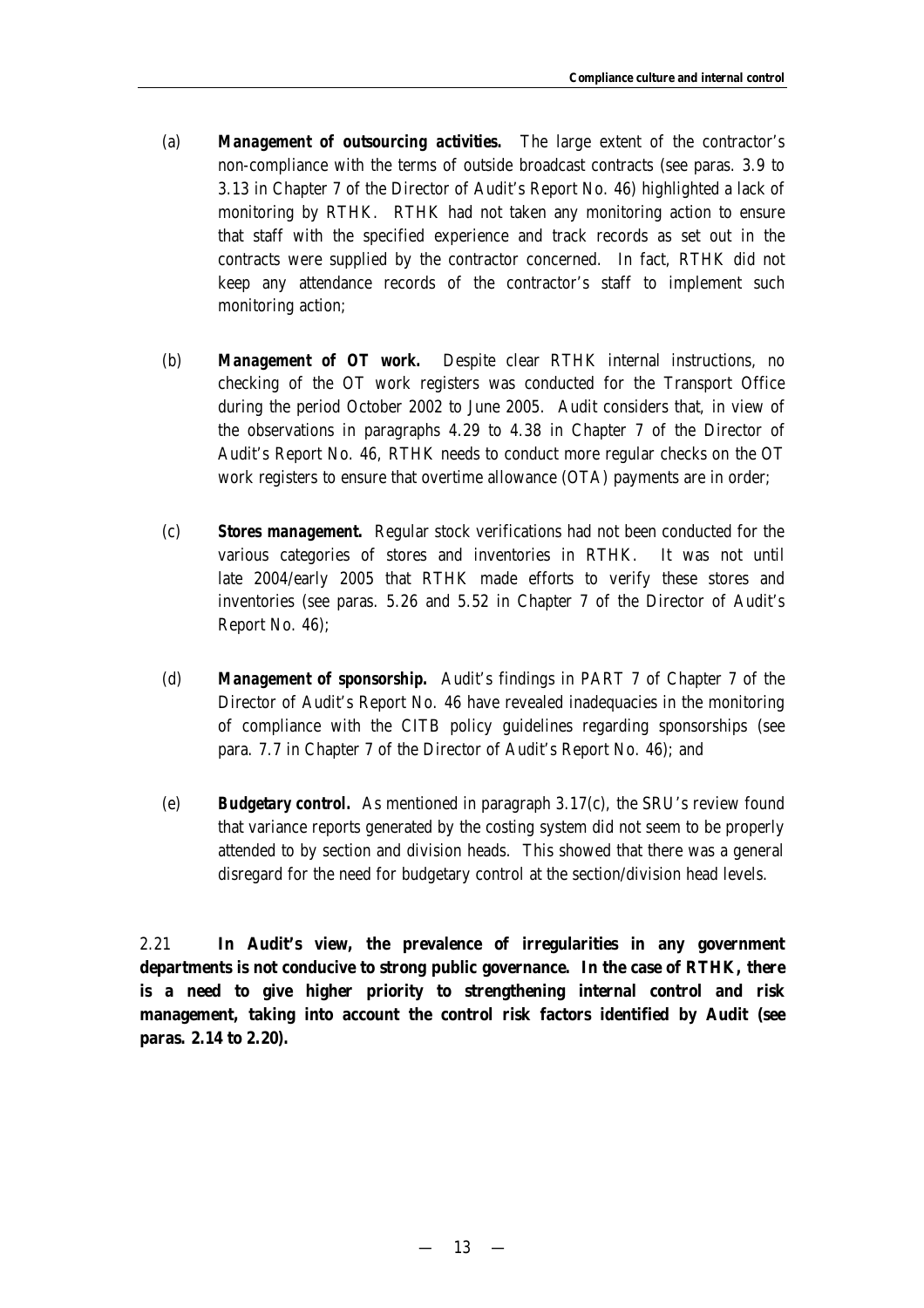## **Audit recommendations**

2.22 **Audit has** *recommended* **that the Director of Broadcasting should continue to critically review whether the existing internal controls within RTHK are adequate, based on a rigorous assessment of its major control risks, taking into account:**

- (a) **the observations and recommendations of internal and external reviews on various aspects of RTHK's management (see paras. 2.4 to 2.10); and**
- (b) **the audit observations and recommendations in this review, particularly the control risk factors identified (see paras. 2.14 to 2.20).**

## **Response from the Administration**

- 2.23 The **Director of Broadcasting** has said that:
	- (a) RTHK's management has over the years put in place various internal control measures (see Appendix E), the latest effort being management's initiatives to review internal audit effectiveness and to set up with the ICAC an ongoing Steering Committee; and
	- (b) in order to further enhance the existing controls, RTHK is looking into setting up a high-powered Internal Audit Committee to closely monitor and assess the effectiveness of internal control measures and the full implementation of the audit observations and recommendations, in particular the control risk factors.

## **Need to foster a compliance culture**

2.24 RTHK's activities are paid for by public funds and, as such, taxpayers quite rightly will have strong expectations of probity. **To ensure that staff do follow all applicable regulations, guidelines and procedures, it is most important to further foster a compliance culture among staff.**

## **Audit observations**

2.25 The various compliance problems in RTHK (see paras. 2.4 to 2.10) have highlighted the need to improve governance by fostering a compliance culture in RTHK. **To help foster such a compliance culture, Audit considers that:**

(a) **it is most important for RTHK to give a clear message to all staff concerned about the importance of compliance** (e.g. in procurement matters – see para. 5.8 in Chapter 7 of the Director of Audit's Report No. 46);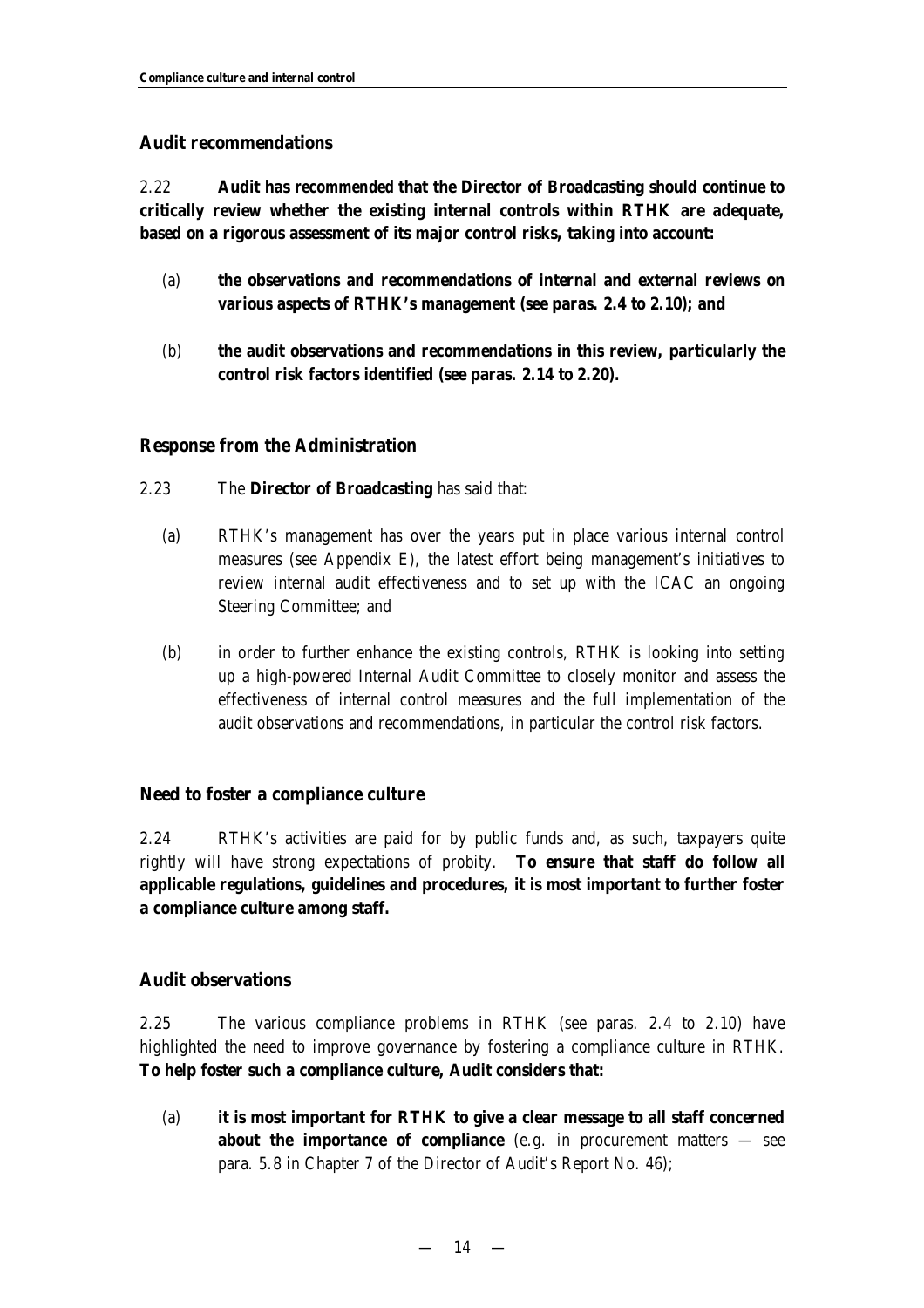- (b) **all parties concerned (including RTHK officers, temporary staff, freelance artists/service providers, and contractors' staff) should be familiar with and follow RTHK's corporate values, as well as the codes of conduct applicable to personnel working in the Government.** Regular staff training should be conducted. For example, in procurement matters, there is a clear need for more training to be provided to all staff concerned (see paras. 5.8 and 5.9(b) in Chapter 7 of the Director of Audit's Report No. 46);
- (c) **management controls and monitoring should be enhanced and, if necessary, enforcement and disciplinary actions should be taken.** In this regard, RTHK should address the risk of inadequate monitoring mentioned in paragraph 2.20. Besides, enforcement and disciplinary actions should be taken against non-compliance to underpin a compliance culture; and
- (d) **strengthening internal control should be dealt with as an issue of strategic management.** To bring about a change of organisational culture and establish a compliance culture, improving internal control should continue to be dealt with as a priority issue under the strategic planning and performance management framework in RTHK. For example, the establishment of a compliance culture with a view to strengthening internal control may be included as a major strategic objective of RTHK.

## **Audit recommendations**

2.26 **Audit has** *recommended* **that the Director of Broadcasting should continue to foster a corporate culture of compliance with all applicable policies, regulations, guidelines and procedures in RTHK. This should, among other things, entail:**

- (a) **communicating and demonstrating a set of core values and codes of conduct to all levels of staff; and**
- (b) **addressing good governance as a priority issue under RTHK's strategic planning and performance management framework.**

#### **Response from the Administration**

- 2.27 The **Secretary for Commerce, Industry and Technology** has said that:
	- (a) the commonly accepted principle is that a publicly-funded broadcaster must deploy public resources responsibly and in a highly transparent manner;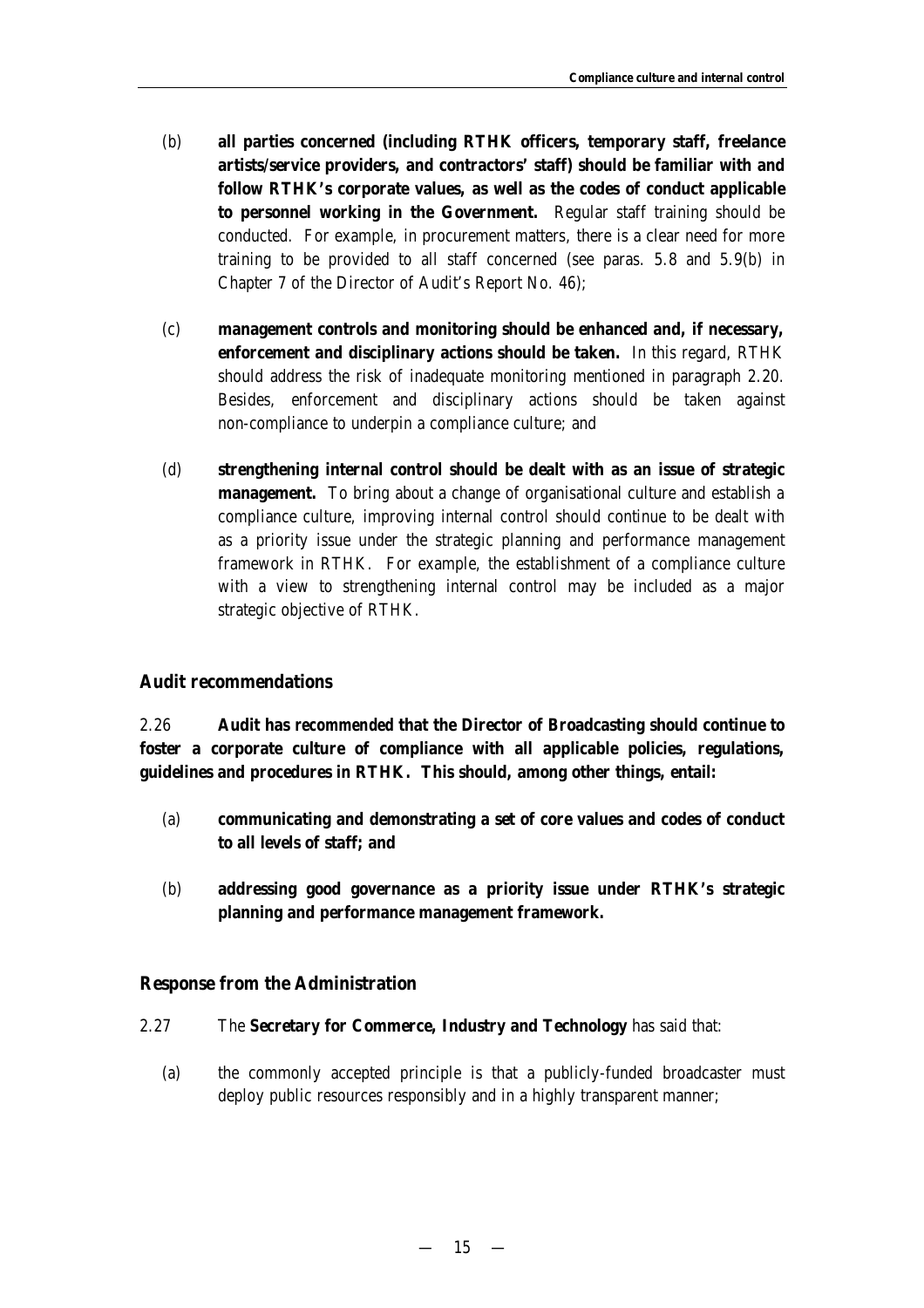- (b) the CITB agrees that it is imperative to put in place a corporate culture conducive to compliance, and appreciates that the management of RTHK has been striving to make improvement in this respect; and
- (c) given the experience of past reviews not producing significant improvements, the CITB suggests that more effective monitoring of improvement measures should be considered. For example, the CITB suggests the setting up of a time-limited high-level internal audit team to follow up on the audit recommendations by submitting progress reports to the Director of Broadcasting and the CITB.

#### 2.28 The **Director of Broadcasting** has said that:

- (a) RTHK's management has over the years put in place various internal control measures (see para. 2.23(a)). RTHK's management has committed continually to fostering a corporate culture of compliance;
- (b) all new recruits have to attend an induction training programme on rules and compliance, while existing staff have to join regular briefing workshops;
- (c) communicating the culture of compliance is a primary agenda item at all levels of meetings and RTHK is actively considering "compliance" as one of the core competencies under a proposed new staff appraisal system being developed; and
- (d) RTHK will set up a high-powered Internal Audit Committee to closely monitor the effectiveness of internal control measures and make recommendations to continue to foster a corporate culture of compliance (see para. 2.23(b)).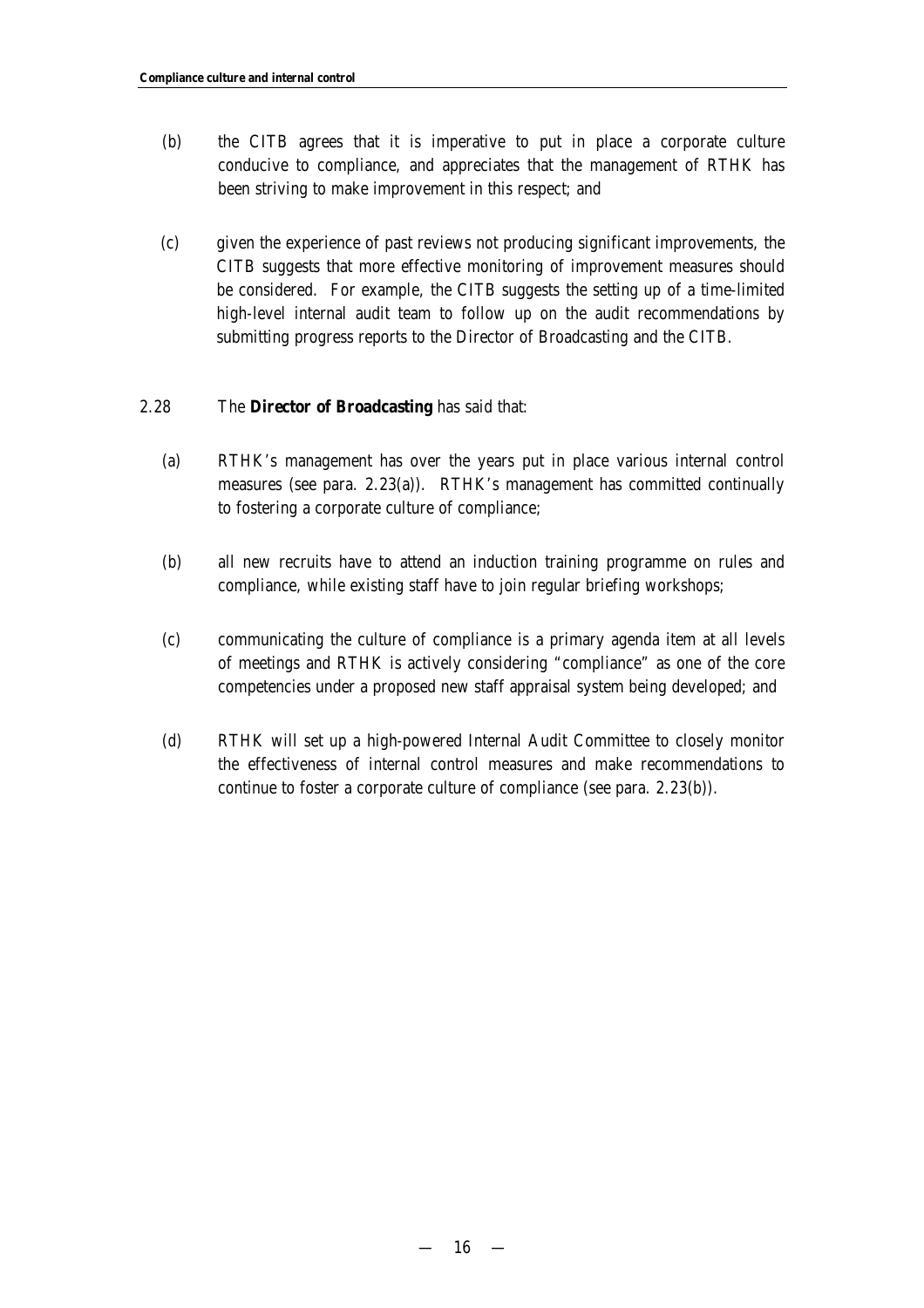## **PART 3: STRATEGIC PLANNING AND PERFORMANCE MANAGEMENT**

3.1 This PART examines RTHK's strategic planning and performance management.

## **Importance of strategic planning**

3.2 Financial controls and resource management can only operate effectively under a sound strategic planning framework. It is important that an organisation allocates and manages its resources to deliver services that meet its objectives and priorities. To ensure effective strategic resource management, a systematic performance measurement and reporting system should be in place to enable all stakeholders assess how effectively the resources are aligned and focused for achieving the organisation's strategic objectives.

3.3 In this review, Audit has found that there is scope for improvement in the following areas of strategic resource management in RTHK:

- (a) need for a formal strategic planning framework as a basis for effective resource management in RTHK (see paras. 3.4 to 3.13);
- (b) need for a sound budgetary control mechanism to monitor the effective use of RTHK's resources (see paras. 3.14 to 3.24); and
- (c) need for a systematic performance measurement and reporting system to enable proper evaluation of RTHK's effectiveness in resource management (see paras. 3.25 to 3.36).

## **Need for a formal strategic planning framework**

3.4 In order to realise the vision *"to be a leading public broadcaster in the new media environment"* (see Appendix A), RTHK has to meet a number of challenges. Major challenges, according to a consultancy review commissioned by RTHK in 2002, include:

(a) *Changing media environment.* In recent years, the broadcasting environment has been changing rapidly. The overall impact of the global industry trends is to increase quality and choice for consumers both in programming and in delivery channels. For example, interactive digital, Internet, and third generation (3G) mobile phones provide new delivery channels, which not only increase programme availability, but also increase the investment and development demands on PSBs' programme production budgets; and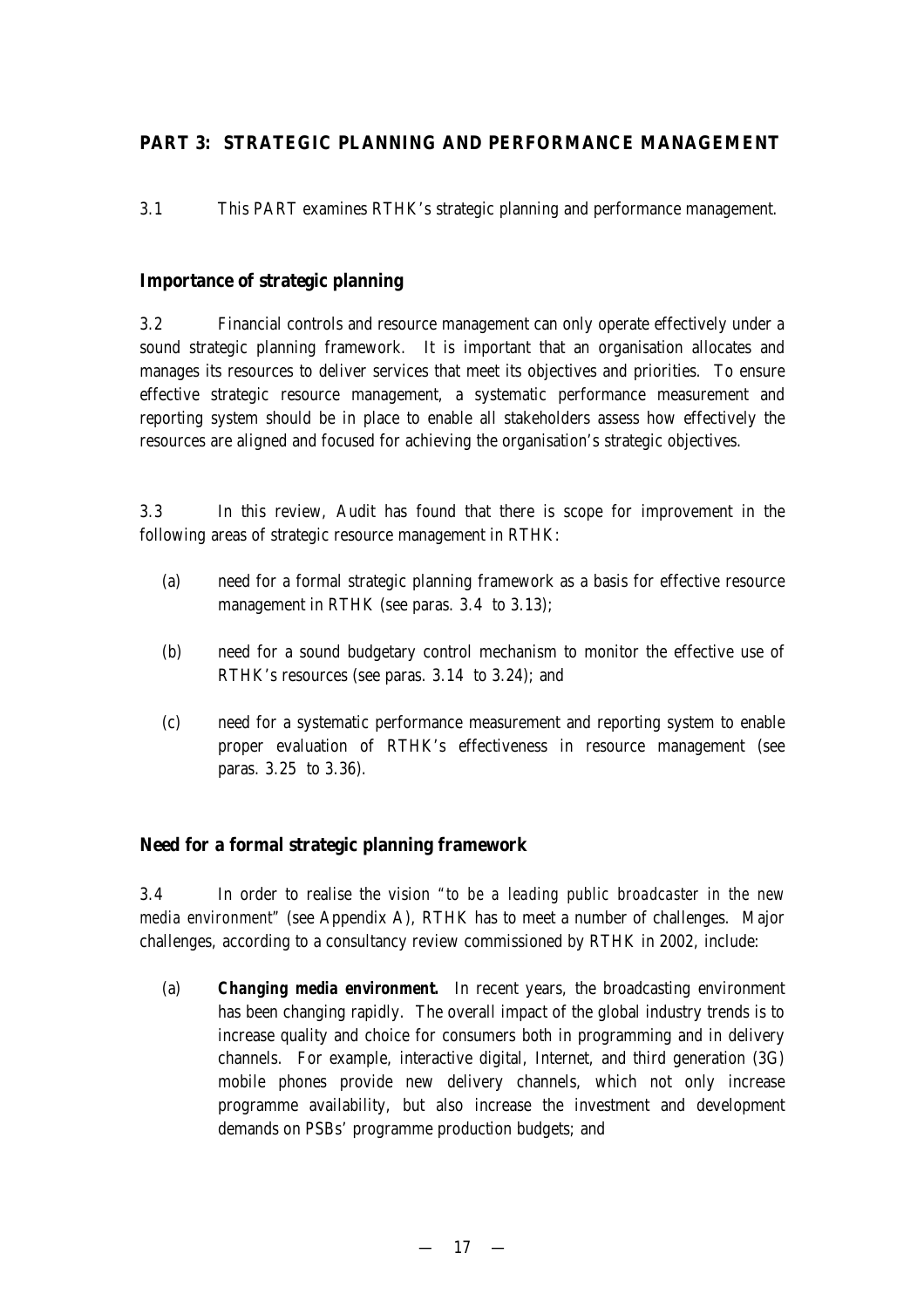(b) *Changing role of PSBs.* In the changing environment for PSBs, RTHK cannot simply assume that its role is understood and accepted. RTHK needs to set out performance measures that can be used to compare its performance with other PSBs and ensure that public funds are being used in an efficient and appropriate manner.

3.5 As part of the consultancy, a strategic plan study was conducted, which identified the following strategic directions for RTHK to move forward over the next five years:

- (a) improving accountability against a well-defined purpose;
- (b) developing a value culture underpinned by financial flexibility; and
- (c) evolving a staffing mix fit for the purpose.

3.6 Following the strategic plan study, RTHK prepared its first Annual Plan, setting out the major directions and the more detailed programme planning for 2004-05.

## **Audit observations**

3.7 Audit considers that the compilation of the 2004-05 Annual Plan by RTHK, based on strategic directions identified in a strategic plan study (conducted by an international consultancy firm — see para. 3.4), is a step in the right direction. To ensure effective strategic resource management, it is important for RTHK to make the best use of the annual planning process as a management tool to:

- (a) communicate its mission and objectives externally and internally to all stakeholders to ensure that all parties concerned understand and are committed to the mission/objectives;
- (b) ensure that resources are allocated effectively to achieve RTHK's strategic objectives; and
- (c) enable management and all stakeholders to evaluate the performance of RTHK.
- 3.8 However, Audit noted that:
	- (a) RTHK did not formally consult the CITB and seek its comments and input (on a draft Annual Plan), before drawing up the 2004-05 Annual Plan;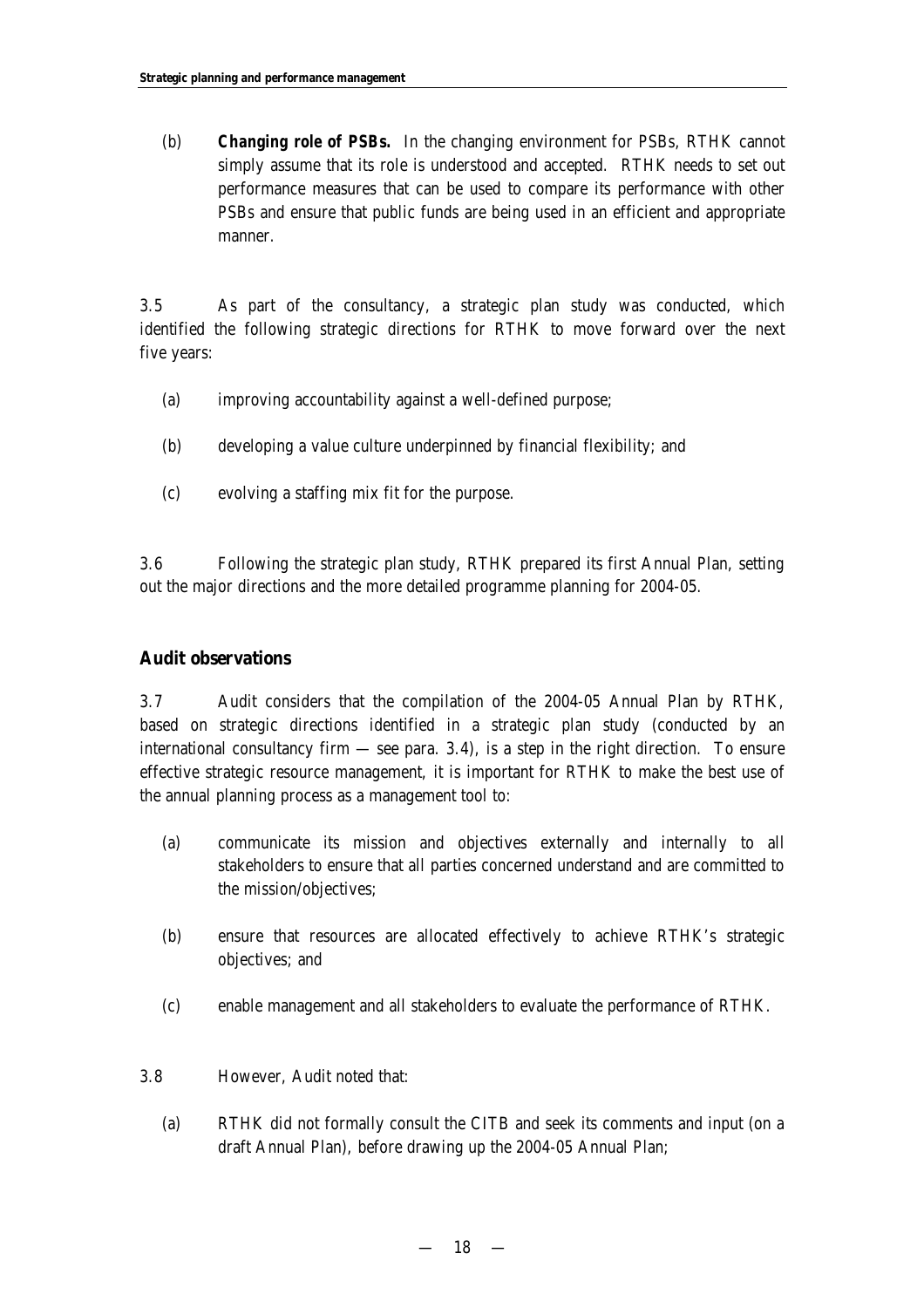- (b) there was no formal evaluation of the implementation of targets set out in the 2004-05 Annual Plan; and
- (c) an Annual Plan for 2005-06 had not been prepared.

3.9 In response to Audit's observations, in February 2006 RTHK commented that strategic planning and management of resources can be undertaken in different forms and structures, and should not be limited to an Annual Plan. RTHK considers that the Controlling Officer's Report (COR) and the Performance Pledge are sufficient to act as a management tool in this regard. For example, the COR is submitted to the CITB annually for its review. RTHK also informed Audit that formal evaluation of the implementation of targets was conducted internally and continuously throughout the year during management meetings, as well as the annual management retreat held for senior management for discussing the strategy ahead.

3.10 Audit considers that RTHK needs to establish a more formal strategic planning framework as a basis for effective resource management. In conducting a strategic planning exercise, various strengths and weaknesses (including compliance problems) need to be examined and addressed. **In the absence of a formal strategic plan/business plan framework to underpin resources management, an effective mechanism for aligning individual radio/TV programmes with RTHK's strategic goals and objectives is lacking. This makes it difficult to allocate the appropriate amount of resources to individual programmes, for meeting the various policy objectives.** 

## **Audit recommendations**

3.11 **Audit has** *recommended* **that the Director of Broadcasting should put in place a formal strategic planning framework as a basis for effective resource management. In this regard, RTHK should consider:**

- (a) **consulting its key stakeholders (including the CITB) when drawing up its annual plans, taking into account their input;**
- (b) **promulgating its annual plans by uploading them to the RTHK website to enhance transparency and public accountability; and**
- (c) **monitoring closely the implementation of its annual plan targets and conducting a formal evaluation of the achievement of these targets.**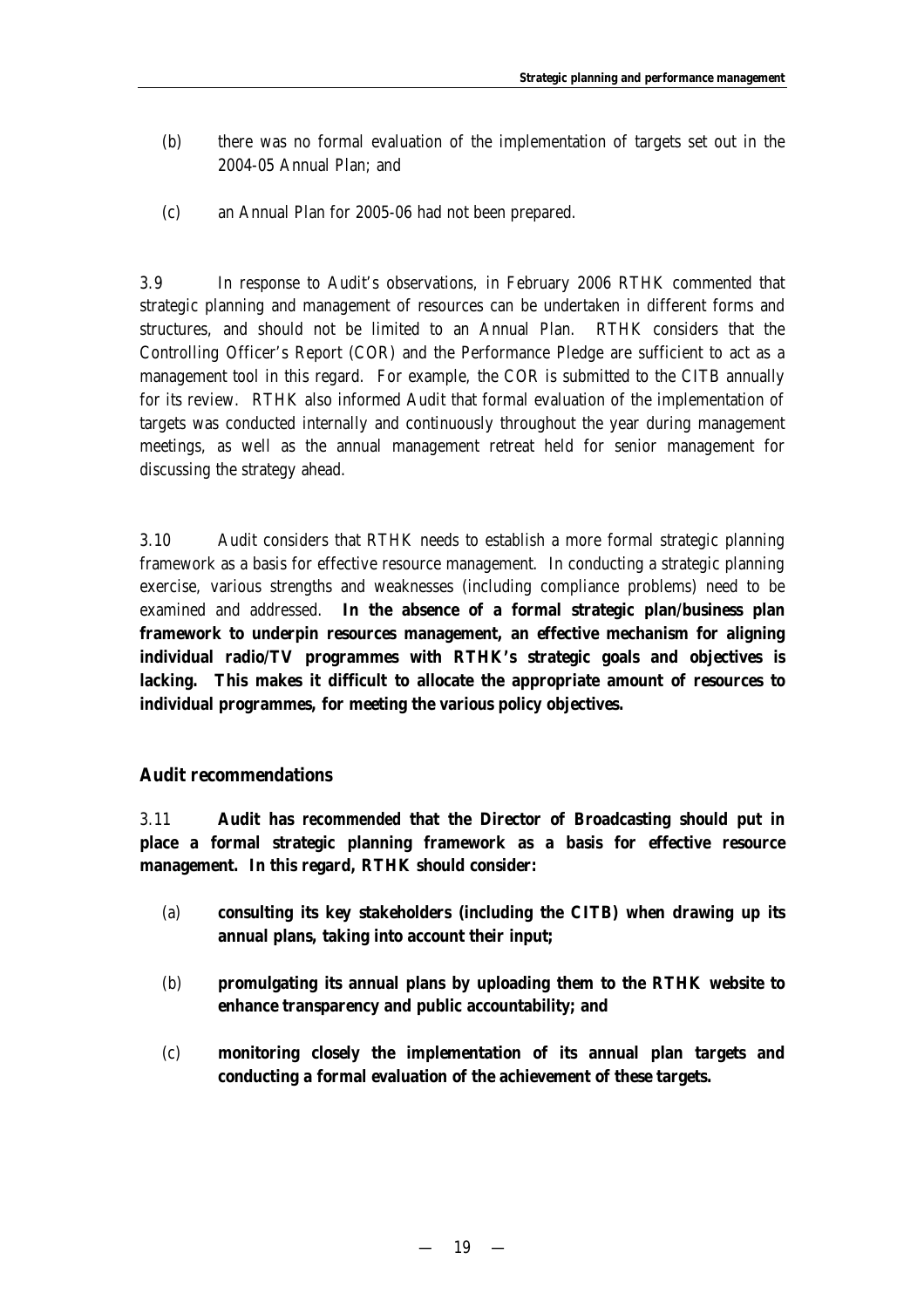## **Response from the Administration**

#### 3.12 The **Secretary for Commerce, Industry and Technology** has said that:

(a) it is crucial for a publicly-funded broadcaster to retain its identity and distinctiveness for rendering public service. The spirit is enshrined in the statement adopted by the participants in the workshop on public service broadcasting at the World Electronic Media Forum organised by the United Nations Educational, Scientific and Cultural Organisation in December 2003, which states, among others:

> *"Although PSB should be adjusted to the media environment today, it remains crucial for it to retain its identity and distinctiveness for rendering public service. This should be the most essential cause of our fight for the continuous existence of public service broadcasting tomorrow"*;

- (b) in this connection, the CITB agrees to Audit's observations in paragraph 3.3(a) that there is a need for a formal strategic planning framework and in paragraph 3.7 that the compilation of an annual plan by RTHK is a useful strategic planning tool; and
- (c) the CITB is aware that annual programme plan is in fact a common practice for publicly-funded broadcasters in the UK, Australia, Canada, New Zealand, etc. Usually, there are measurable targets for different genres of distinctive public service programmes for the public's scrutiny of the broadcaster's performance in meeting its targets.

3.13 The **Director of Broadcasting** has said that RTHK will be happy to promulgate appropriate elements of its programming plans on its website and is committed to achieving targets set. He has also said that:

- (a) he has not completed an annual formal strategic plan since 2004 because the formulae approach taken in previous annual plans did not lend itself to the overall management of RTHK's activities, especially those creative aspects of radio and TV programming;
- (b) in 2004 and 2005, around Chinese New Year, he held a one-day management retreat to establish a macro approach to the way ahead for the next financial year;
- (c) following the retreats, division heads then refine various elements in their own management meetings. Their plans are discussed and refined at weekly strategic meeting chaired by the Director of Broadcasting;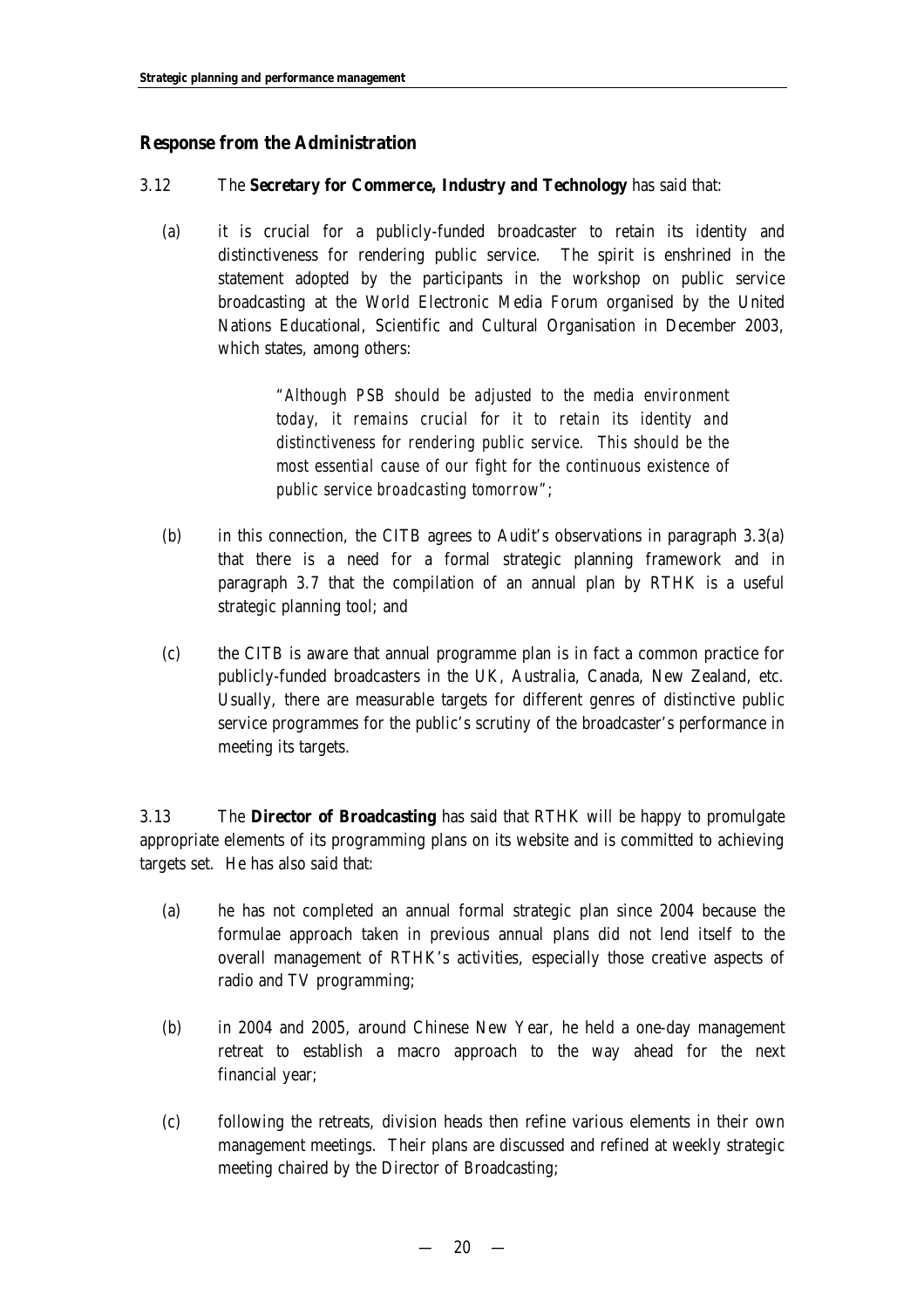- (d) in this way, audience needs through many channels of communication and RTHK resources available are under constant evaluation; and
- (e) the CITB is very much in the picture, as RTHK holds a quarterly progress review meeting with the CITB.

## **Need for a sound budgetary control mechanism**

3.14 A sound budgetary control system is essential for effective financial controls. Besides, strategic resource management will only be effective if budgetary control is strictly exercised to ensure that resources allocated according to the Annual Plan are not diverted to other areas without proper approval.

3.15 As a government department, RTHK uses the Treasury's Ledger Accounting and Financial Information System for control of its overall expenditure. This is generally effective in controlling RTHK's expenditure at the macro level. RTHK uses a computerised costing system to assist in budgetary control at the micro level (i.e. programme level for TV services, and channel level for Radio services).

3.16 In October 2001, Audit reviewed the performance and resource management of RTHK and identified areas for improvement in its budgetary control system. These included the need to keep formal records of budget revisions and the need to input revised budget data into the costing system for budgetary control purposes. In response to Audit's findings, RTHK issued an Inter-Office Memorandum (IOM) in September 2001 to formalise departmental procedures for budgetary control. RTHK had also upgraded the costing system to generate exceptions reports on budget variances. Since March 2003, RTHK had changed the frequency of programme offer exercise (which is an exercise for allocating RTHK resources among TV programmes) from annually to half-yearly.

3.17 In March 2005, the SRU completed a system review on resource management, including a review of the effectiveness of the remedial measures taken in response to Audit's findings in 2001. Among other observations, the SRU noted that:

- (a) based on its analysis of budget variances in 2003-04, no improvement was observed in the control of budget variances;
- (b) for those TV programmes with budget variances, no formal record for budget revision was kept; and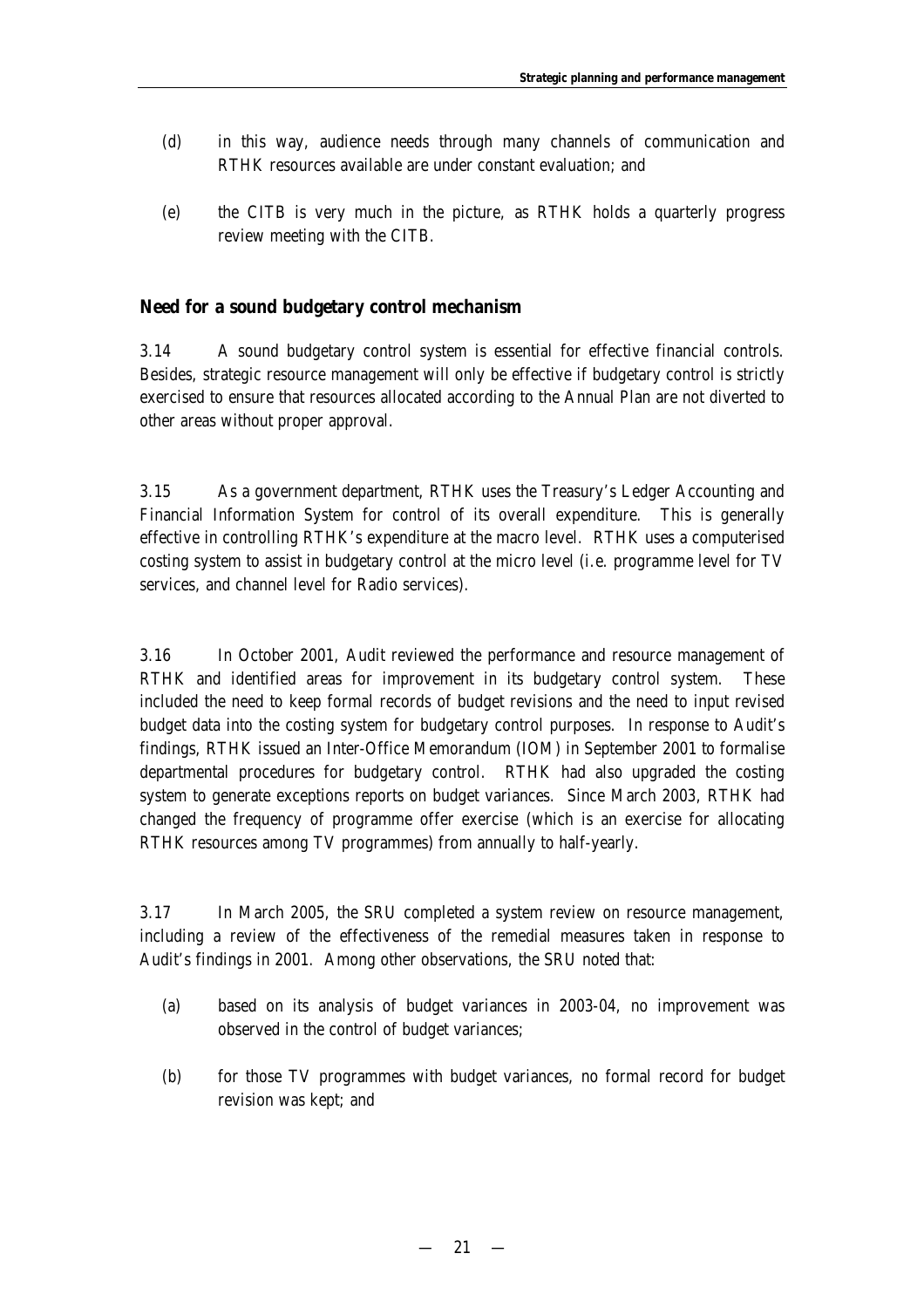(c) though variance reports at costing units level were generated by the costing system and were accessible by section and division heads, these reports did not seem to have been properly attended to.

3.18 At the time of this audit review, RTHK was taking action to improve its budgetary control system, in response to the SRU's review. In September 2005, the Assistant Director (PATV) issued an IOM to set out more detailed procedures for budgetary control of TV programmes, highlighting the need for *"close monitoring"* of budget variances. To enhance a better control mechanism, starting from September 2005, there have also been monthly revision exercises regarding two of the four elements of the programme budgets (namely cash and production services staff), with formal approval from division/section heads. The records were documented. For the other two elements of the programme budgets, quarterly review had commenced in January 2006 for programme staff costs, while adjustment for costs of TSA would be addressed when the new contract for the provision of technical services comes into effect in October 2006.

## **Audit observations**

3.19 In this review, Audit analysed the budget variances of TV programmes with an actual direct cost of \$100,000 or more in 2004-05 and 2005-06 (up to November 2005). The results were compared with those conducted by Audit in October 2001, and those conducted by the SRU in March 2005 (see Table 2).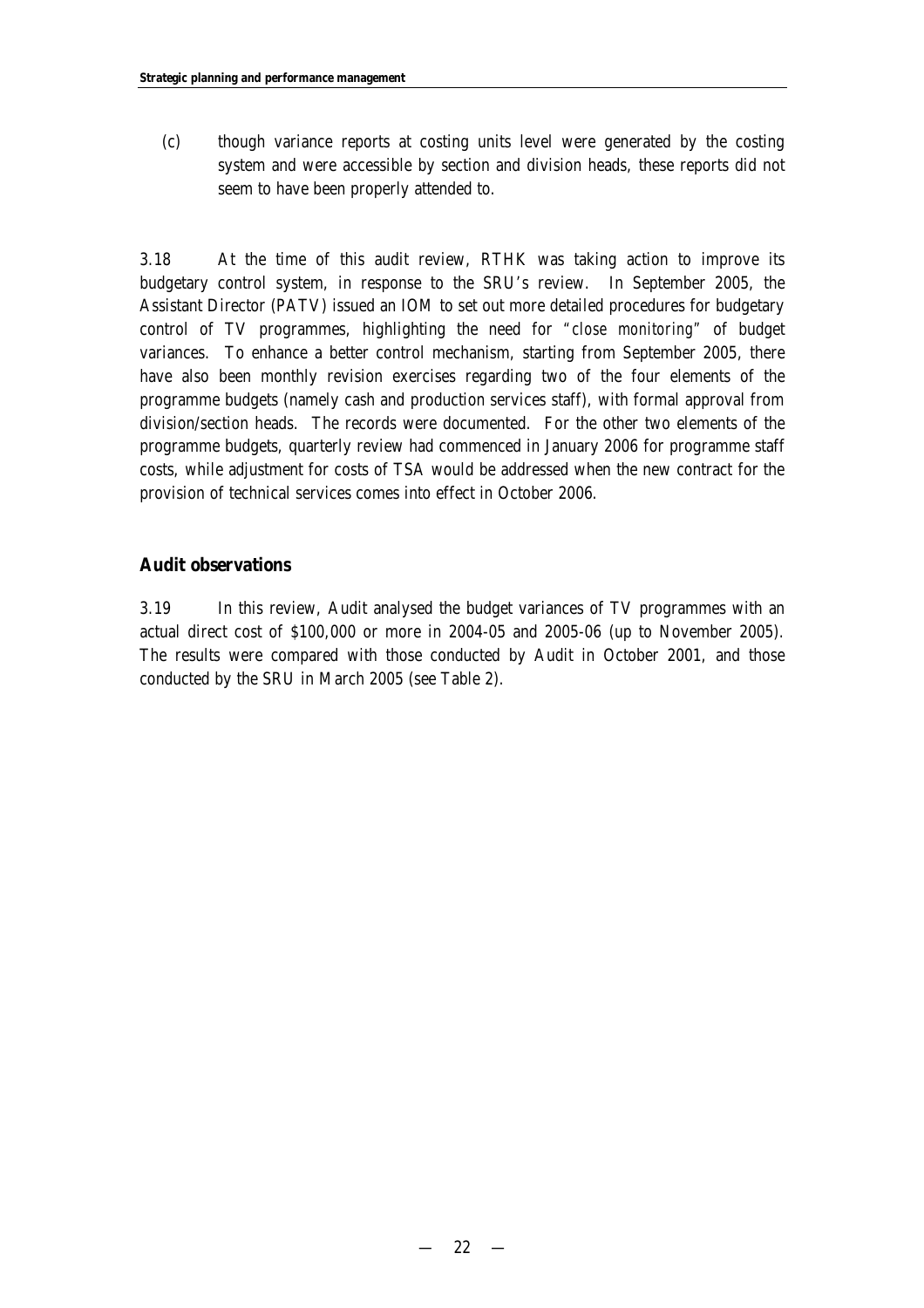## **Table 2**

|                              | 2000-01 | (Note 1) |     | 2003-04<br>(Note 1) |     | 2004-05<br>(Note 1) |                  | 2005-06<br>(Note 1)<br>(up to<br>November 2005) |
|------------------------------|---------|----------|-----|---------------------|-----|---------------------|------------------|-------------------------------------------------|
|                              | No.     | (%)      | No. | (%)                 | No. | (%)                 | No.              | (%)                                             |
| Within<br>budget             | 37      | 41%      | 49  | 34%                 | 69  | 42%                 | 75               | 62%                                             |
| <b>Exceeded</b><br>budget by |         |          |     |                     |     |                     |                  |                                                 |
| less than 20%                | 14      | 15%      | 16  | 11%                 | 25  | 15%                 | 16               | 13%                                             |
| 20% or more                  | $20\,$  | 22%      | 50  | 34%                 | 65  | 39%                 | $\frac{28}{5}$   | 23%                                             |
|                              | 34      | 37%      | 66  | 45%                 | 90  | 54%                 | 44               | 36%                                             |
| No budget                    | 20      | 22%      | 30  | 21%                 | 7   | 4%                  | $\boldsymbol{2}$ | 2%                                              |
| <b>Total</b> (Note 2)        | 91      | 100%     | 145 | 100%                | 166 | 100%                | 121              | 100%                                            |

#### **Audit analysis of budget variances of TV programmes**

*Source: RTHK records and Audit analysis*

- *Note 1: The analysis of budget variances for 2004-05 and 2005-06 was conducted by Audit in December 2005. The analysis for 2003-04 was conducted by the SRU in March 2005 and that for 2000-01 was conducted by Audit in its review of October 2001.*
- *Note 2: Only TV programmes with an actual direct cost of \$100,000 or more were selected for review.*
- 3.20 Table 2 shows that:
	- (a) for 2004-05, the extent of budget variances continued to be significant. For example, 90 (54%) programmes in 2004-05 exceeded their budgets, compared with 34 (37%) in 2000-01. In particular, 65 (39%) programmes under examination exceeded the budgets by 20% or more in 2004-05, compared with 20 (22%) in 2000-01; and
	- (b) for 2005-06 (up to November 2005), there has been an improvement. Due to a number of remedial measures taken in the implementation of the Programme Offer System during 2005 and early 2006, in 2005-06, 75 programmes (62%) were within budget. The percentage of programmes without a budget was also reduced to 2%.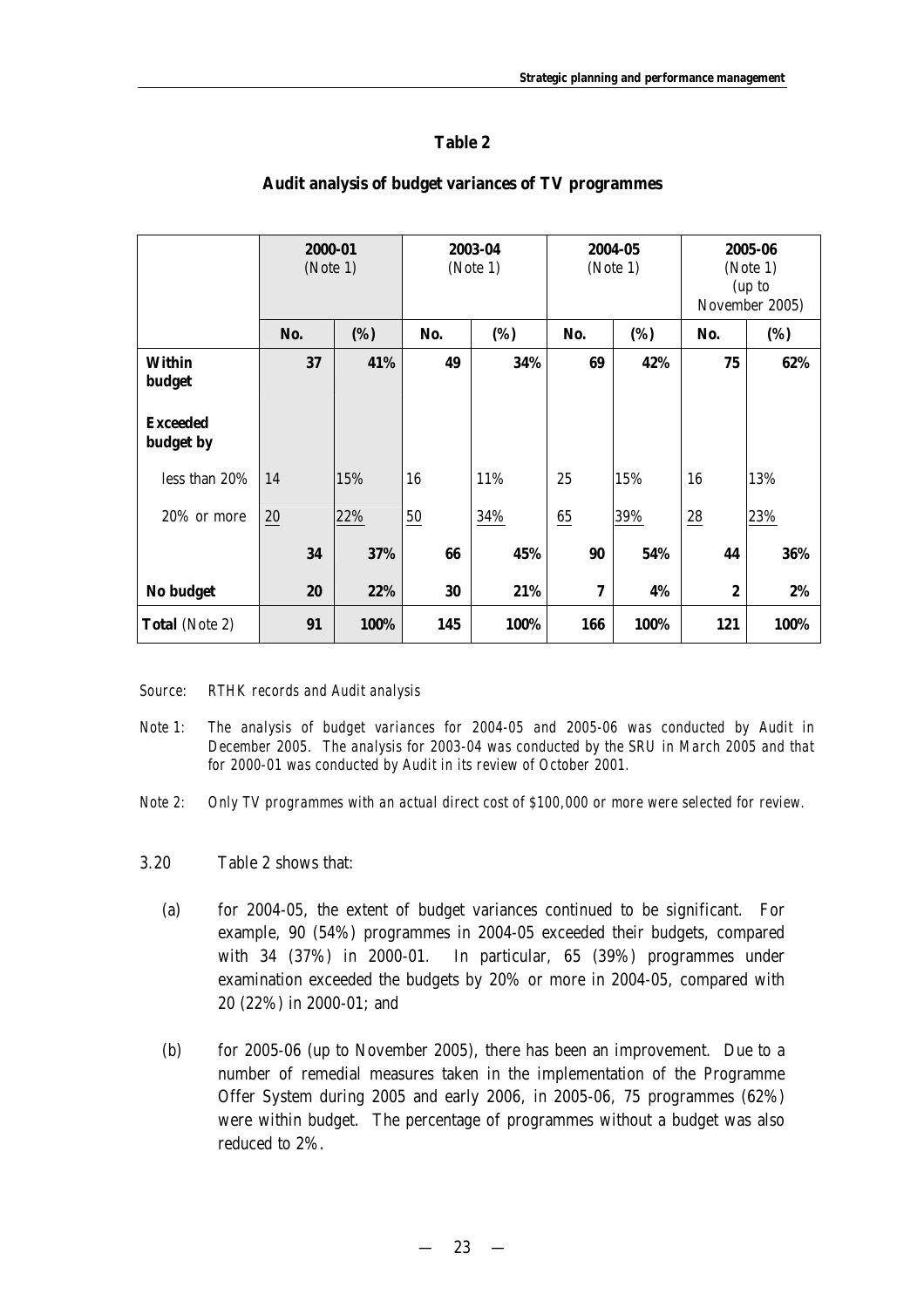3.21 **Audit is concerned that unauthorised budget overruns are not in compliance with RTHK's procedures on budgetary control and might undermine the effectiveness of RTHK's financial controls and resource management.** Although the position of budget variances in 2005-06 has improved and RTHK has advised that the total expenditure of TV programmes production is within the RTHK's budgetary limit, Audit is concerned that the budget variances are still significant. As shown in Table 2, in 2005-06, 44 programmes (36%) had budget overrun. **There is still scope for further improvement.** 

3.22 **Audit considers that RTHK needs to continue making vigorous efforts to ensure strict compliance with the departmental budgetary control procedures.** In this regard, Audit noted that the SRU had recommended that the PATV and ETV Divisions should consider incorporating the element of expenditure control into the staff appraisal system. In Audit's view, this measure will be conducive to fostering a compliance culture among all RTHK staff.

## **Audit recommendations**

- 3.23 **Audit has** *recommended* **that the Director of Broadcasting should:**
	- (a) **implement the SRU's recommendations to improve RTHK's budgetary control system as soon as possible;**
	- (b) **remind all staff of the need to strictly comply with the departmental budgetary control procedures; and**
	- (c) **incorporate an element of budgetary control into the staff appraisal system, and make those who repeatedly exceed the budgets without prior approval accountable for budget overrun.**

## **Response from the Administration**

3.24 The **Director of Broadcasting** has said that steady progress and improvement are being made as shown in the expenditure up to November 2005. RTHK has taken a number of improvement measures on budgetary control of TV programmes during 2005 and early 2006. Of the total spending up to November 2005, 75 programmes (62%) were within budget and the percentage of programmes without a budget was even down to 2% (see para. 3.20(b)). The actual costs of these 75 programmes amounted to 72% of the total actual costs of all the programmes. While recognising that there is still room for improvements, RTHK has exercised control and accorded priority to programmes with higher costs in controlling the TV programme budgets. The Director has also said that: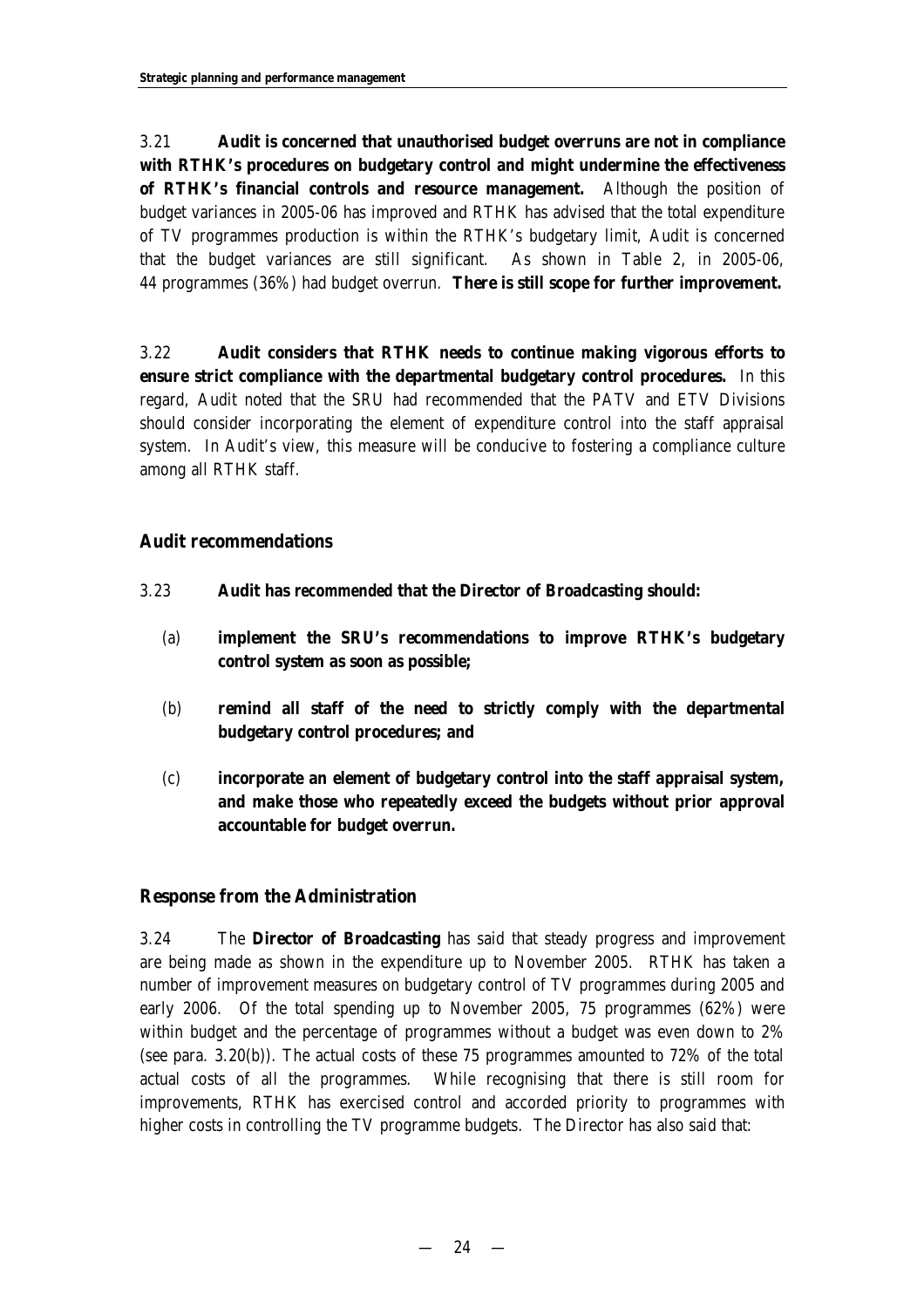- (a) actions are being taken to implement the SRU's recommendations to improve RTHK's budgetary control system on TV programmes as soon as possible;
- (b) departmental instructions have been issued to staff concerned in September 2005;
- (c) RTHK is currently working actively on the Programme Offer System so that revised bidding can be reflected as budget in the Costing System to facilitate adjustments; and
- (d) RTHK is actively considering adopting "management of resources" as one of the core competencies under a proposed new staff appraisal system being developed.

## **Need for a systematic performance measurement and reporting system**

3.25 Audit's review on the performance and resource management of RTHK in October 2001 had revealed inadequacies in RTHK's performance measurement and reporting. Audit had recommended, among other things, that RTHK should devise suitable performance indicators for reporting in the COR its achievements and how it was fulfilling the role of a PSB. In response to Audit's recommendations, RTHK included various key performance indicators (KPIs) in its COR. In this review, Audit has found that there is still room for improvement in a number of areas, including:

- (a) assessing RTHK's success in fulfilling its role as a PSB (see paras. 3.26 and 3.27);
- (b) international benchmarking (see para. 3.28); and
- (c) evaluation of TV programmes (see paras. 3.29 to 3.34).

#### **Audit observations**

#### *RTHK's role as a PSB*

3.26 At present, RTHK does not have a formal strategic plan (see paras. 3.7 to 3.10). **Audit considers that, in the absence of a strategic plan (as a basis for systematic performance measurement and reporting), it is difficult for RTHK to demonstrate to all stakeholders its success in achieving its strategic goals, particularly in fulfilling the role as a PSB.**

3.27 In response to Audit's recommendation in October 2001 that RTHK should devise suitable KPIs for reporting in the COR its achievement in fulfilling the role of a PSB (see para. 3.25), RTHK commissioned a consultancy in 2002 to conduct a strategic plan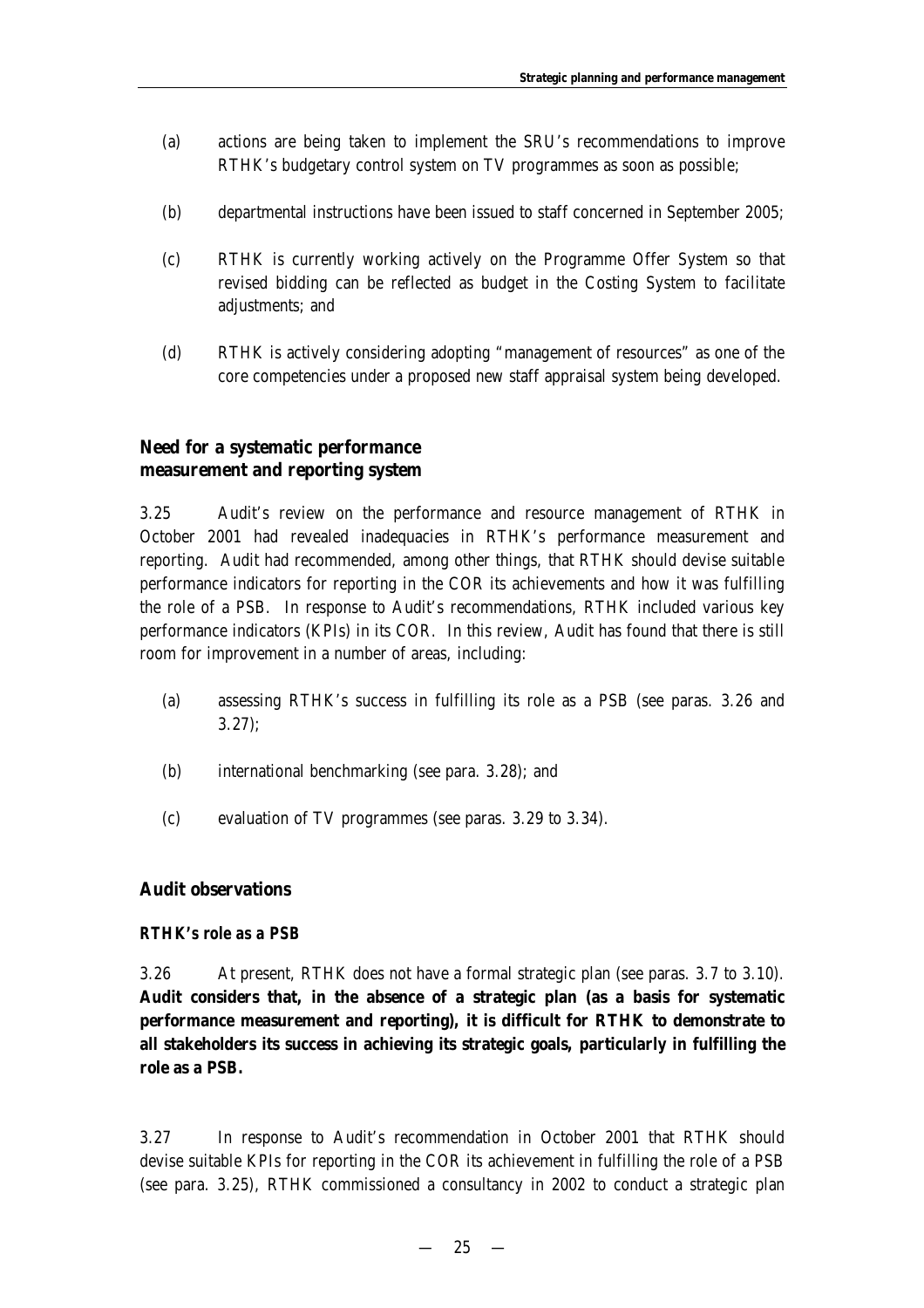study (see paras. 3.4 and 3.5) including the drawing up of new KPIs. The consultancy highlighted the changing role of PSBs as a key challenge facing RTHK. According to the consultancy, the fundamental response to the question as to why PSBs should receive public funding is that PSBs create *"public value"*. With the help of the consultancy, RTHK has been exploring options to revise its Vision, Mission and Values Statement to address the concept of public value.

## *International benchmarking*

3.28 Audit's review of October 2001 recommended that RTHK should accord priorities to international benchmarking, in order to seek productivity improvement. The consultancy commissioned by RTHK in 2002 also highlighted the need to set out performance measures that can be used to compare its performance with other PSBs (see para. 3.4(b)). **However, no systematic benchmarking of RTHK against overseas PSBs has yet been conducted. In the absence of such benchmarking information, it is difficult for stakeholders to assess RTHK's performance in isolation.**

## *Evaluation of TV programmes*

3.29 For commercial broadcasters, performance of their programmes can be readily assessed by market ratings (e.g. reports on TV viewership). However, for a PSB, market ratings are normally not considered appropriate as the sole indicator of performance for its TV programmes. This makes evaluation of the quality and effectiveness of the programmes of a PSB difficult.

3.30 RTHK included TV programme appreciation index as a new KPI in the 2005-06 COR. Among the four local broadcasters participating in the 2004 TV Programme Appreciation Index Survey (Note 3), RTHK's average appreciation index of 72.8 was the highest (compared with the lowest of 68.7). Besides, of the top 20 programmes according to the appreciation index, 10 were RTHK programmes. These results gave a broad indication about the quality of RTHK's TV programmes.

**Note 3:** *The TV Programme Appreciation Index Survey, which is conducted by an independent body, provides another indicator of programme quality apart from viewership ratings. Four local broadcasters participated in the 2004 Survey, which was the latest available full-year survey at the time of this audit review. A total of 213 TV programmes were included in the survey, including 49 from RTHK.*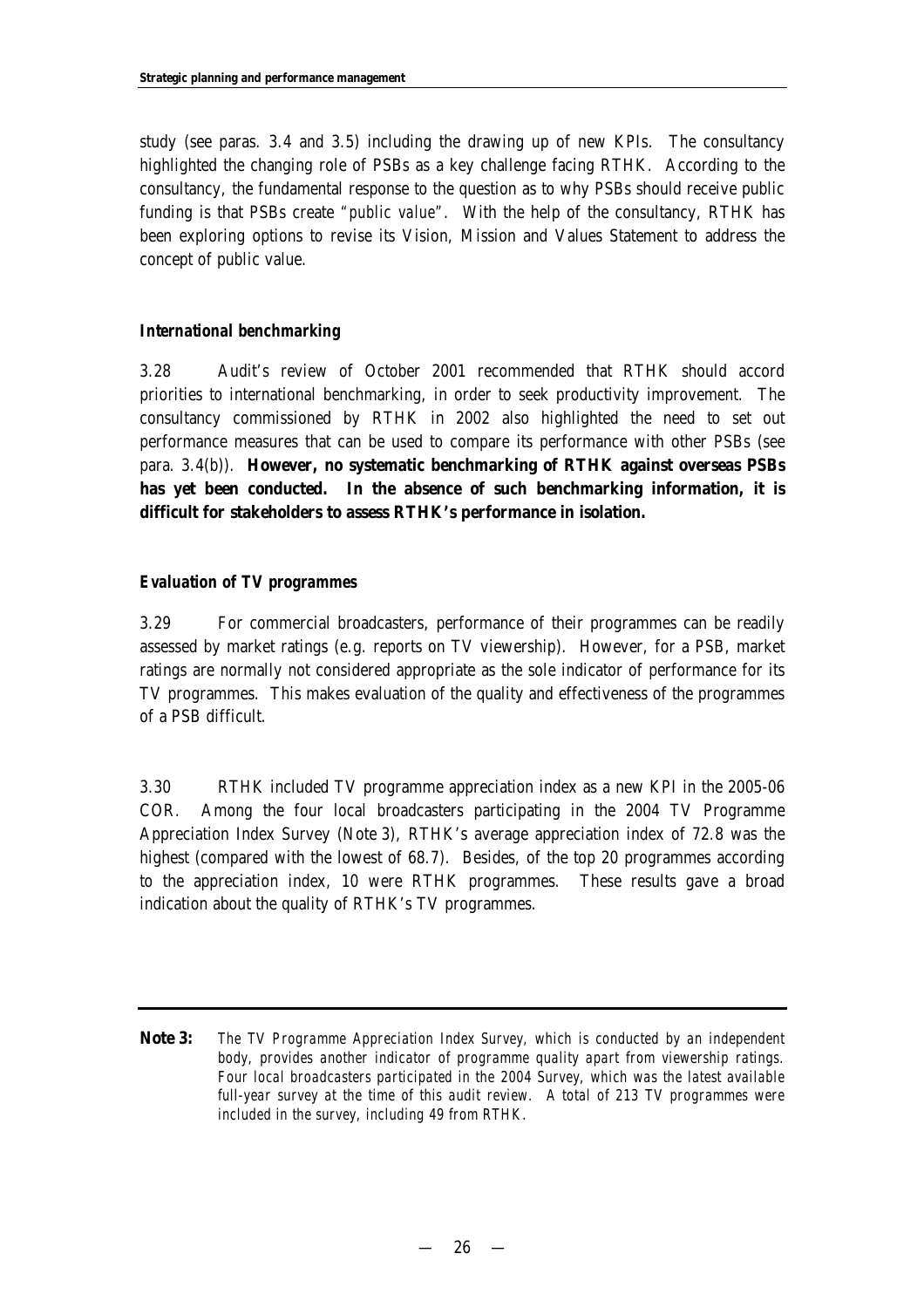3.31 However, Audit's analysis of the "awareness level" (Note 4) produced by the 2004 TV Programme Appreciation Index Survey showed that, of the 49 RTHK programmes included in the survey:

- (a) 33 (67%) programmes were below the average awareness level of 26.1% (among all 213 programmes included in the survey);
- (b) 14 (29%) programmes scored less than 10% in awareness level. **The scores of these RTHK programmes appeared to be on the low side, given that most of RTHK programmes were broadcast during prime time via the two local free-to-air TV stations** (Note 5). In comparison, for the other two local free-to-air broadcasters, only 5% and 9% respectively of their programmes scored less than 10% in awareness level; and
- (c) in particular, 7 (14%) programmes (see Appendix F) scored less than 10% in awareness level and, at the same time, were below the average appreciation index of 70 (among all 213 programmes included in the survey).

3.32 **Audit considers that the RTHK's TV programmes with either low appreciation index or low awareness level, or both, are a cause for concern because it is not known whether these programmes have reached the target number of audience.** In this connection, RTHK has advised Audit in March 2006 that:

- (a) Appreciation Index Survey aims at gauging audience's assessment of the quality of selected productions, as opposed to ratings or reach which is mainly a quantitative measure for commercial needs. "Awareness level" is only a means to the Appreciation Index Survey and should in no way be interpreted as purely a measure of reach or audience ratings. It is in fact a proportion of a sample of audience who watched the programme. It may not be appropriate to quote awareness level as an independent quantitative indicator in a survey that focuses on the quality of a programme;
- (b) among the four local broadcasters (RTHK, two free-to-air TV stations, and one pay TV station), RTHK was second in the average awareness level;
- **Note 4:** *The "awareness level" is an indicator produced by the Appreciation Index Survey. The awareness level of a programme is calculated by dividing the number of respondents who have watched the programme by the total number of respondents in the survey.*
- **Note 5:** *RTHK's TV programmes are mainly broadcast during prime time via the two local free-to-air TV stations. Of the 14 programmes that scored less than 10% in awareness level, 13 programmes (including a one-off special programme) were broadcast during prime time, and only one programme was broadcast during fringe time. 13 of these 14 programmes were broadcast on the same free-to-air local TV station.*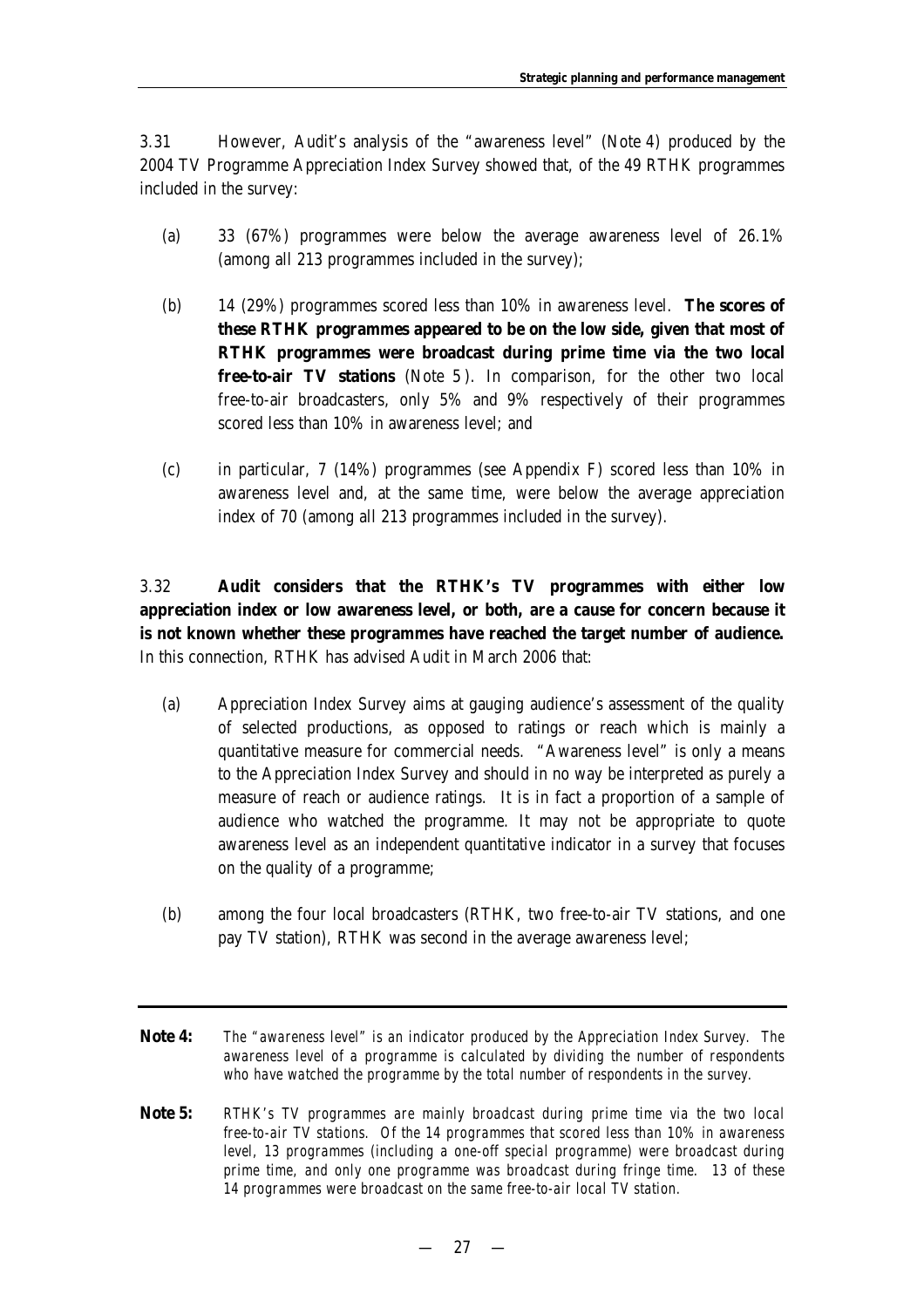- (c) prime-time slots allocated to RTHK are on Mondays to Fridays at 7:00 p.m. to 7:30 p.m. on one TV station, and on Saturdays and Sundays at 7:00 p.m. to 8:30 p.m. and 7:00 p.m. to 8:00 p.m. respectively on the other TV station, with an annual timeslot swap. RTHK's audience reach or ratings are also affected by the overall performance of those two TV stations;
- (d) RTHK might not be able to reach its target audience under this confined timeslot. However, RTHK has to strike a balance between programmes for the mass, which the commercial broadcasters are already providing, and programmes for the minority of specific interests or age groups, which might not be those widely popular programmes;
- (e) with the fast changing digital environment, more pay TV operators have joined the media scene. At present, only one cable TV operator, which is confronted with the dilemma of scoring low appreciation index and low awareness level, is invited to take part in the Appreciation Index Survey. To keep pace with the change in media players, the survey methodology is currently under review to further achieve the goal of the Appreciation Index Survey; and
- (f) RTHK is also tasked with providing platforms for independent producers and grooming local talents. Special interests programmes with low appreciation index and low awareness level (e.g. YTV — see Appendix F), which tapped creative talents, might not be a mainstream choice, but it is RTHK's mandate as a public broadcaster to continue to support such kind of productions that commercial broadcasters shun.

3.33 **Audit notes RTHK's comments but considers that, given the considerable resources (\$198 million for 2005-06 — see para. 1.6) involved in production of these TV programmes, RTHK has to critically evaluate the quality and audience reception of its programmes, particularly those with low appreciation index and awareness level.**

3.34 At present, RTHK does not set targets/benchmarks of appreciation index or awareness level for its programmes. **Audit considers that RTHK may consider setting targets/benchmarks for both appreciation index and awareness level, in order that more meaningful evaluation of its programmes can be made.** In this regard, different targets/benchmarks should be set for different categories of programmes. For example, for programmes which are intended to be "popular programmes", a higher target/benchmark of awareness level should be set. For "minority programmes", appreciation index may be more important, but a minimum awareness level should also be set as a benchmark for evaluation. In any case, it is not satisfactory for many TV programmes to be rated below the target awareness level, even if the viewers may appreciate the programme.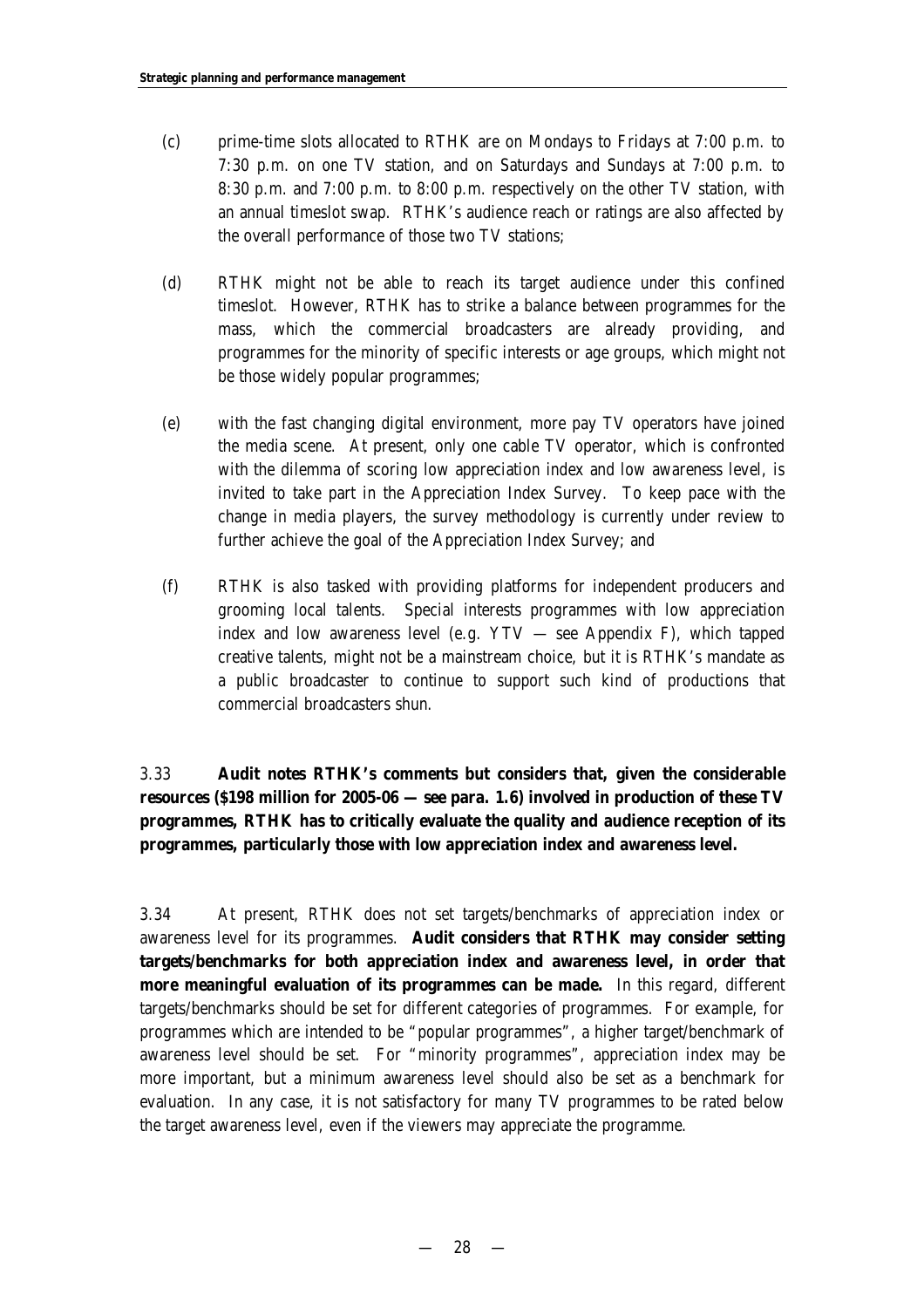## **Audit recommendations**

- 3.35 **Audit has** *recommended* **that the Director of Broadcasting should:**
	- (a) **devise suitable performance measures for reporting to key stakeholders its success in achieving its strategic goals, particularly in fulfilling RTHK's role as a PSB in Hong Kong (see para. 3.26);**
	- (b) **conduct systematic benchmarking of RTHK's KPIs against those of overseas PSBs and report the results to key stakeholders (see para. 3.28);**
	- (c) **critically evaluate the quality and effectiveness of its programmes, particularly those with low appreciation index and awareness level (see para. 3.33); and**
	- (d) **consider setting targets/benchmarks in the strategic planning process for RTHK's programmes, in terms of both programme quality (e.g. appreciation index) and the target number of audience (e.g. awareness level), in order to facilitate more meaningful evaluation of the success of RTHK programmes (see para. 3.34).**

#### **Response from the Administration**

- 3.36 The **Director of Broadcasting** has said that:
	- (a) RTHK agrees with the recommendation in paragraph 3.35(a). Discussions are ongoing. RTHK looks forward to this being covered in the current review on public service broadcasting;
	- (b) RTHK is looking into the recommendation in paragraph 3.35(b) within the context of the public value of its operations;
	- (c) the implementation of the recommendation in paragraph 3.35(c) is already ongoing; and
	- (d) the implementation of the recommendation in paragraph 3.35(d) is also ongoing. However, RTHK does not consider it appropriate to apply mechanically derived targets.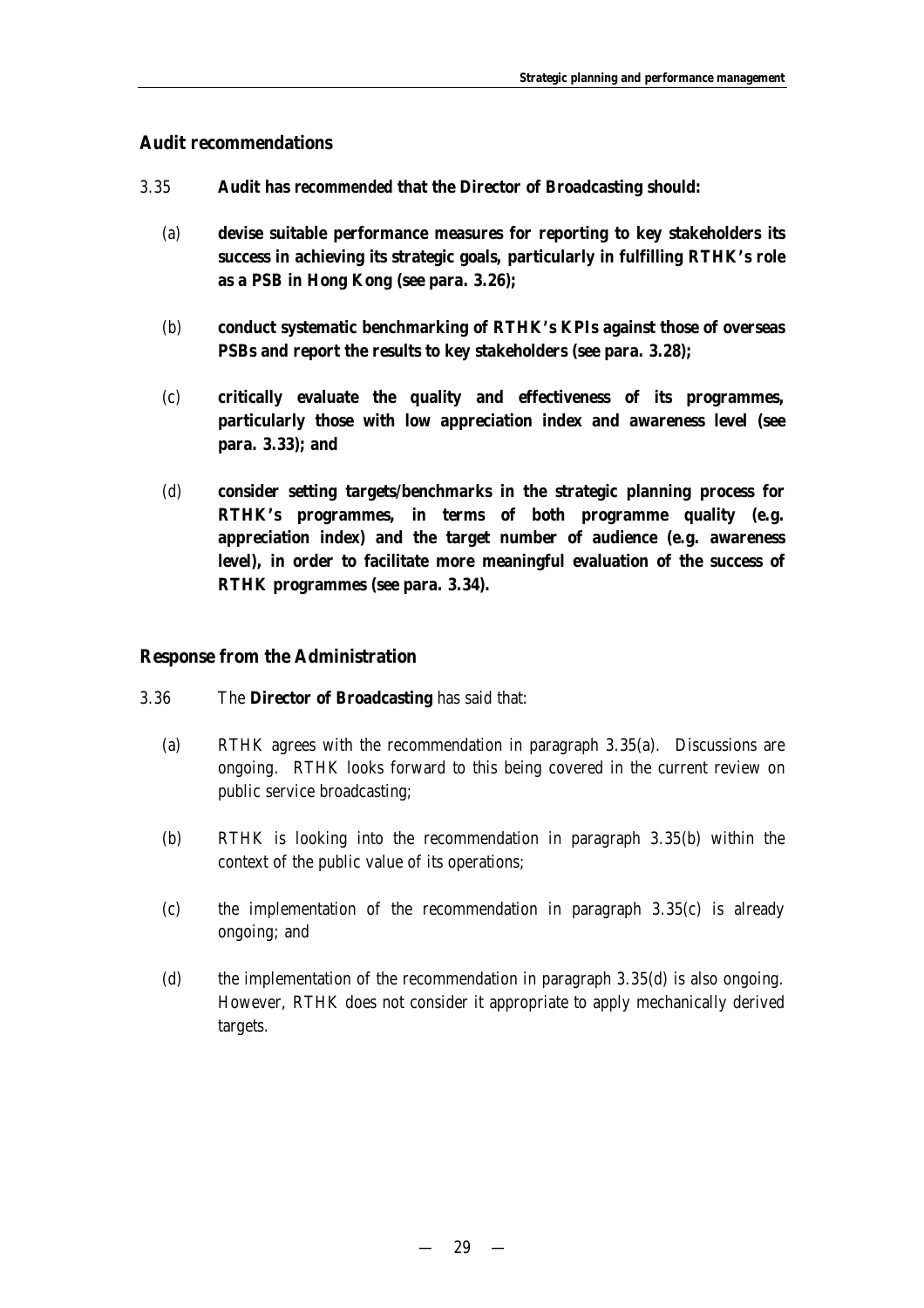**Appendix A** (paras. 1.2 and 3.4 refer)

## **RTHK Vision, Mission and Values Statement**

#### *Vision*

• To be a leading public broadcaster in the new media environment.

#### *Mission*

- **•** To inform, educate and entertain our audiences through multi-media programming;
- To provide timely, impartial coverage of local and global events and issues;
- To deliver programming which contributes to the openness and cultural diversity of Hong Kong;
- To provide a platform for free and unfettered expression of views; and
- To serve a broad spectrum of audiences and cater to the needs of minority interest groups.

## *Values*

- $\bullet$  Editorial independence;
- **•** Impartiality;
- Serving the public;
- **•** Competitiveness;
- Quality production; and
- Development of talent.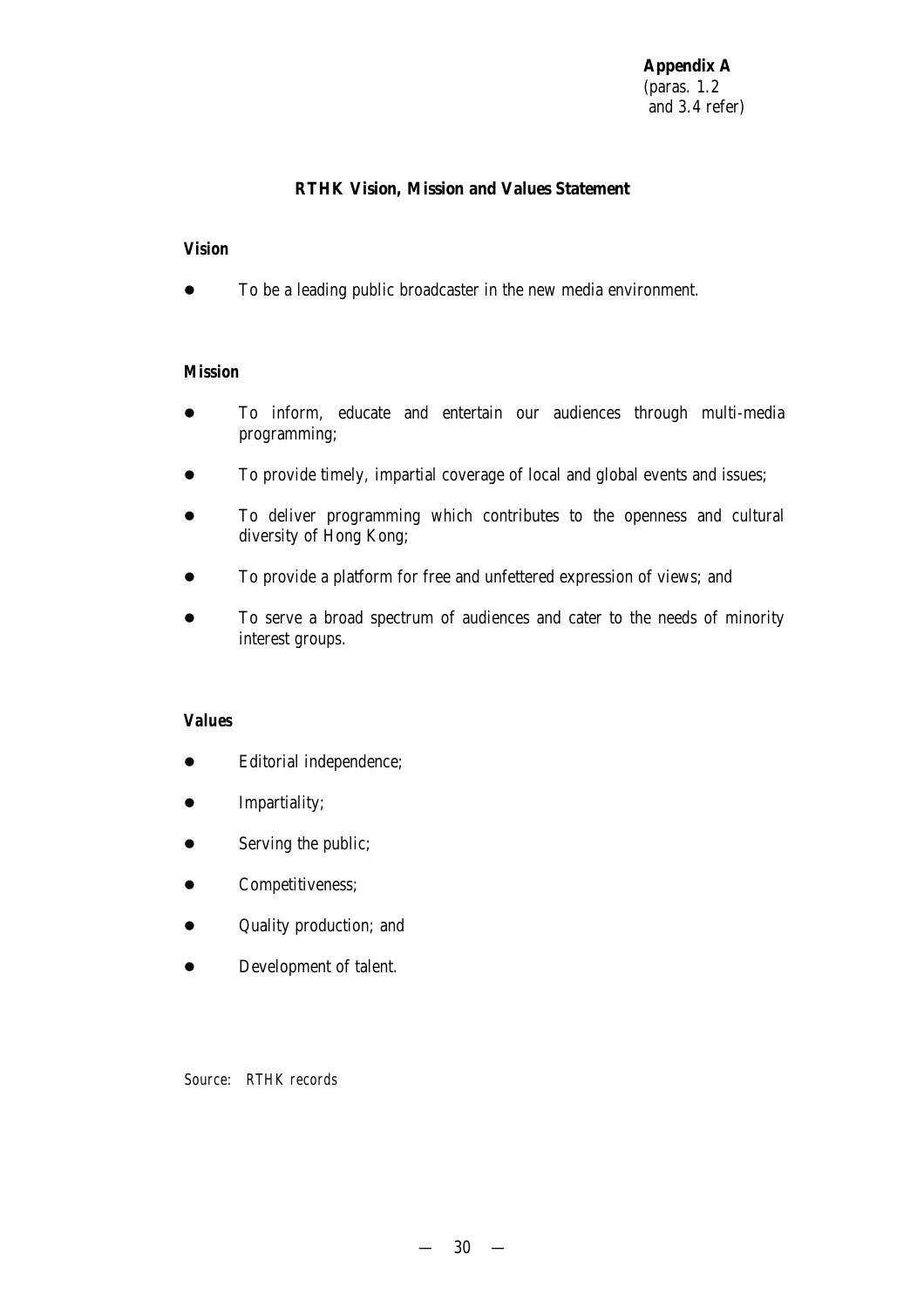## **The seven radio channels of RTHK**

| <b>Channel</b> | Language                                  | <b>Programme</b>                             |
|----------------|-------------------------------------------|----------------------------------------------|
| Radio 1        | Chinese                                   | News, information and general<br>programming |
| Radio 2        | Chinese                                   | Youth, entertainment and popular music       |
| Radio 3        | English                                   | News, information and general<br>programming |
| Radio 4        | <b>Bilingual</b><br>(Chinese and English) | Serious music and fine arts                  |
| Radio 5        | Chinese                                   | Elderly, cultural and education              |
| Radio 6        | English                                   | <b>BBC</b> World Service relay               |
| Radio 7        | Chinese<br>(Putonghua)                    | General programming, news and finance        |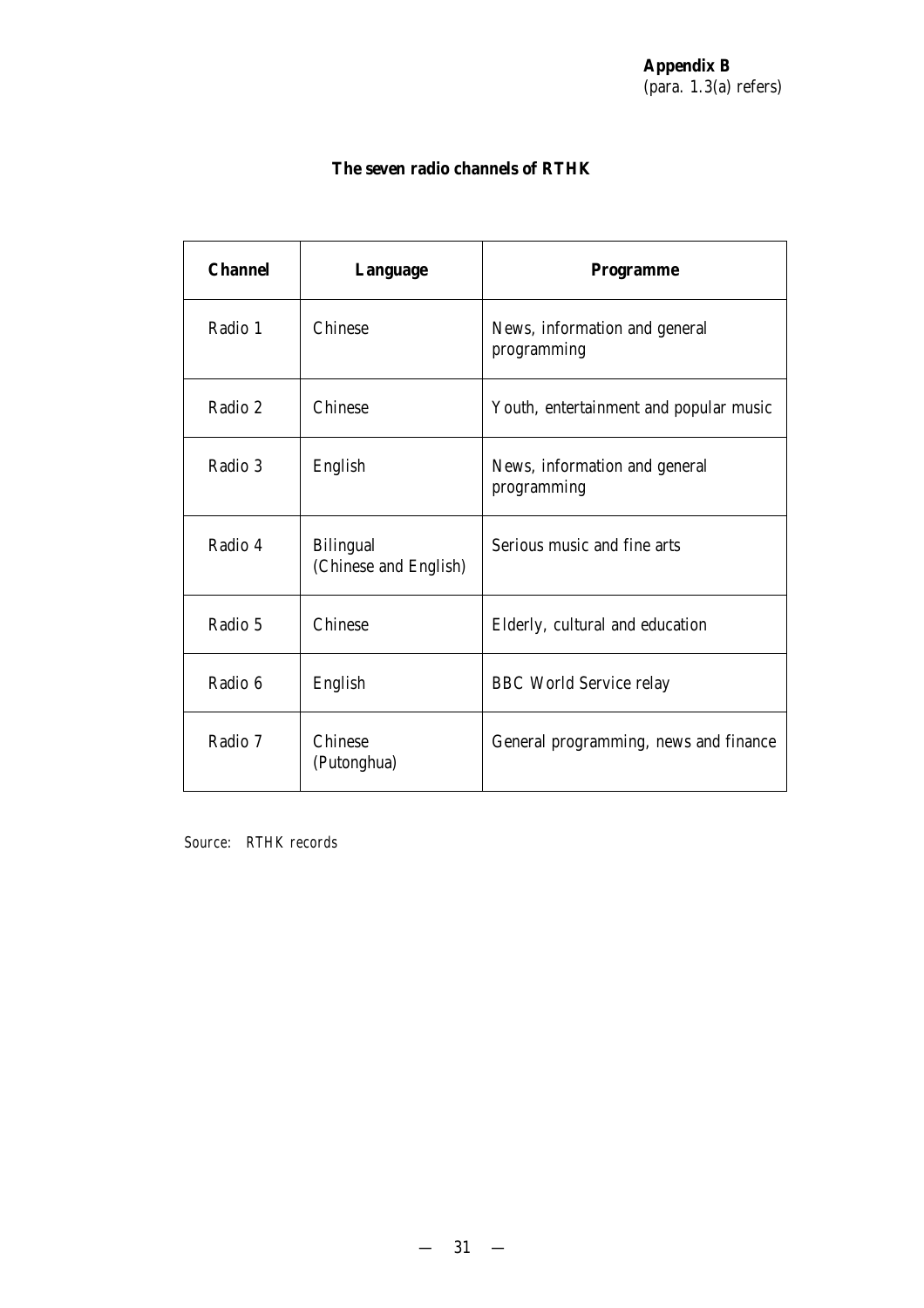## **Organisation chart of RTHK**

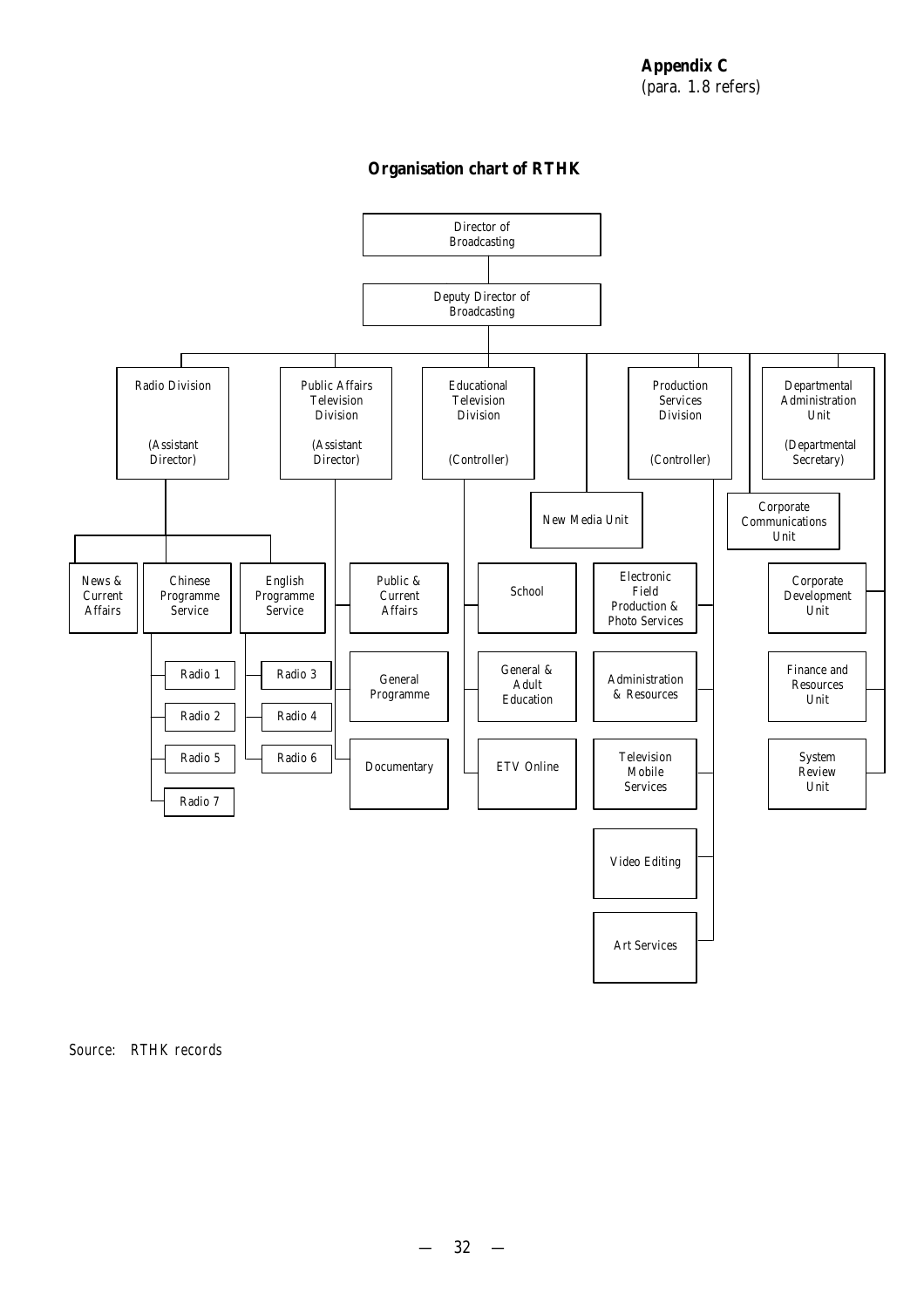## **Formal disciplinary cases in RTHK**

## **Case 1 (convicted fraud case)**

• Between December 1998 and December 2000, a Programme Officer deceived some freelancers and the Government by overstating the number of hours worked by the freelancers or by including in the payroll names of freelancers who had not performed any work at all, and subsequently pocketed the overpayments totalling over \$240,000. The officer was convicted on 11 July 2002 under the Theft Ordinance (Cap. 210) and sentenced to 16 months of imprisonment. The officer was dismissed under section 11 of the Public Service (Administration) Order.

## **Case 2 (convicted misconduct case)**

• Between March 1999 and December 2000, a Chief Programme Officer approved a salary increase for two RTHK staff without complying with the required procedures by causing payments totalling \$16,640 to be made in the name of the two staff's relatives who had not performed any job for RTHK at all. The officer was convicted of misconduct by abusing authority on 16 October 2002 and sentenced to four months' imprisonment, suspended for two years. The officer was dismissed under section 11 of the Public Service (Administration) Order.

## **Case 3 (fraud case on appeal)**

• In February 2004, an RTHK officer (employed on NCSC terms) and two contractors (both of whom were former RTHK part-time or temporary employees) were arrested and subsequently charged with fraud and forgery offences in relation to the award of service contracts. They were accused of having defrauded RTHK for periods between December 2000 and December 2002 by dishonestly falsely representing that the quotations submitted for prospective RTHK projects were: (i) genuinely competitive ones; (ii) obtained through a competitive process; and (iii) prepared separately from and independently of each other, thereby deceiving RTHK into granting job orders for the said projects to the contractors. The RTHK officer was convicted of fraud in March 2005 and in April 2005 sentenced to six months' imprisonment, suspended for two years. The RTHK officer was dismissed following his conviction. All three defendants have appealed against their convictions.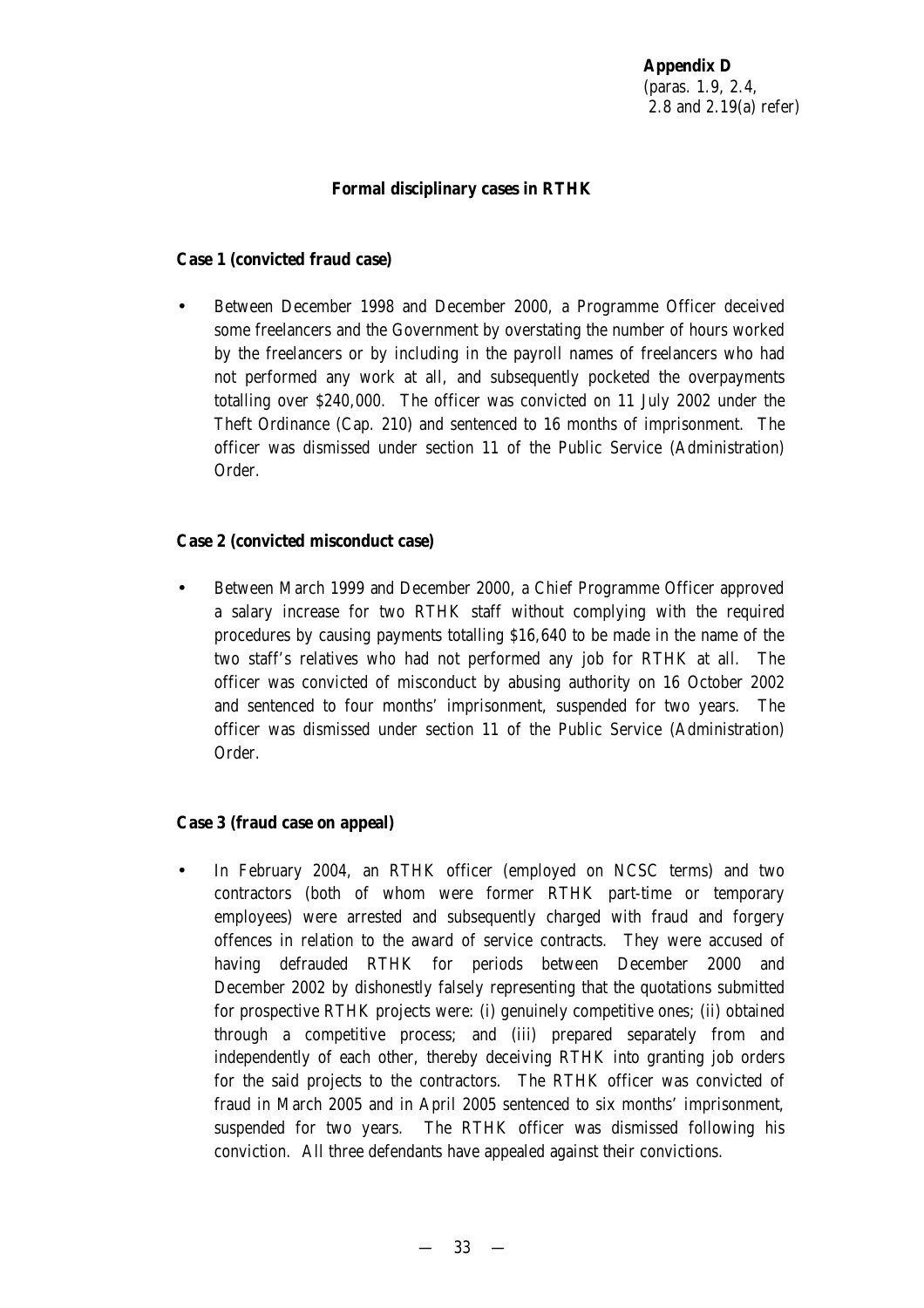## **Case 4 (disciplinary case under section 10 of the Public Service (Administration) Order)**

• Sometime prior to December 1999, a Chief Programme Officer and a Senior Programme Officer were found, as a result of an ICAC investigation, to have inflated cash sums in invoices which were submitted for reimbursement of incidental expenses under Stores and Procurement Regulation 265(a). The officers were punished respectively under section 10 of the Public Service (Administration) Order by a severe reprimand plus a fine equivalent to reduction in salary by one increment for 12 months and under section 9 of the Public Service (Administration) Order by a severe reprimand plus a fine equivalent to reduction in salary by one increment for six months. Both officers were also cautioned of removal from service in the event of further misconduct.

## **Case 5 (disciplinary case under section 10 of the Public Service (Administration) Order)**

• Between September 2000 and March 2001, seven officers were discovered through an audit examination to have accumulated half-hour overtime periods and claimed overtime allowance (OTA) with the consent of their supervisors (i.e. an Assistant Programme Officer, a Programme Officer and a Senior Programme Officer). The arrangement was contrary to Civil Service Regulation 667 which provides that OTA should only be paid for overtime work performed for durations of one hour or more. Formal disciplinary action was taken against the three supervisors under section 10 of the Public Service (Administration) Order and each was punished by a severe reprimand plus a fine equivalent to reduction in salary by one increment for 12 months. They were also cautioned of removal from service in the event of further misconducts.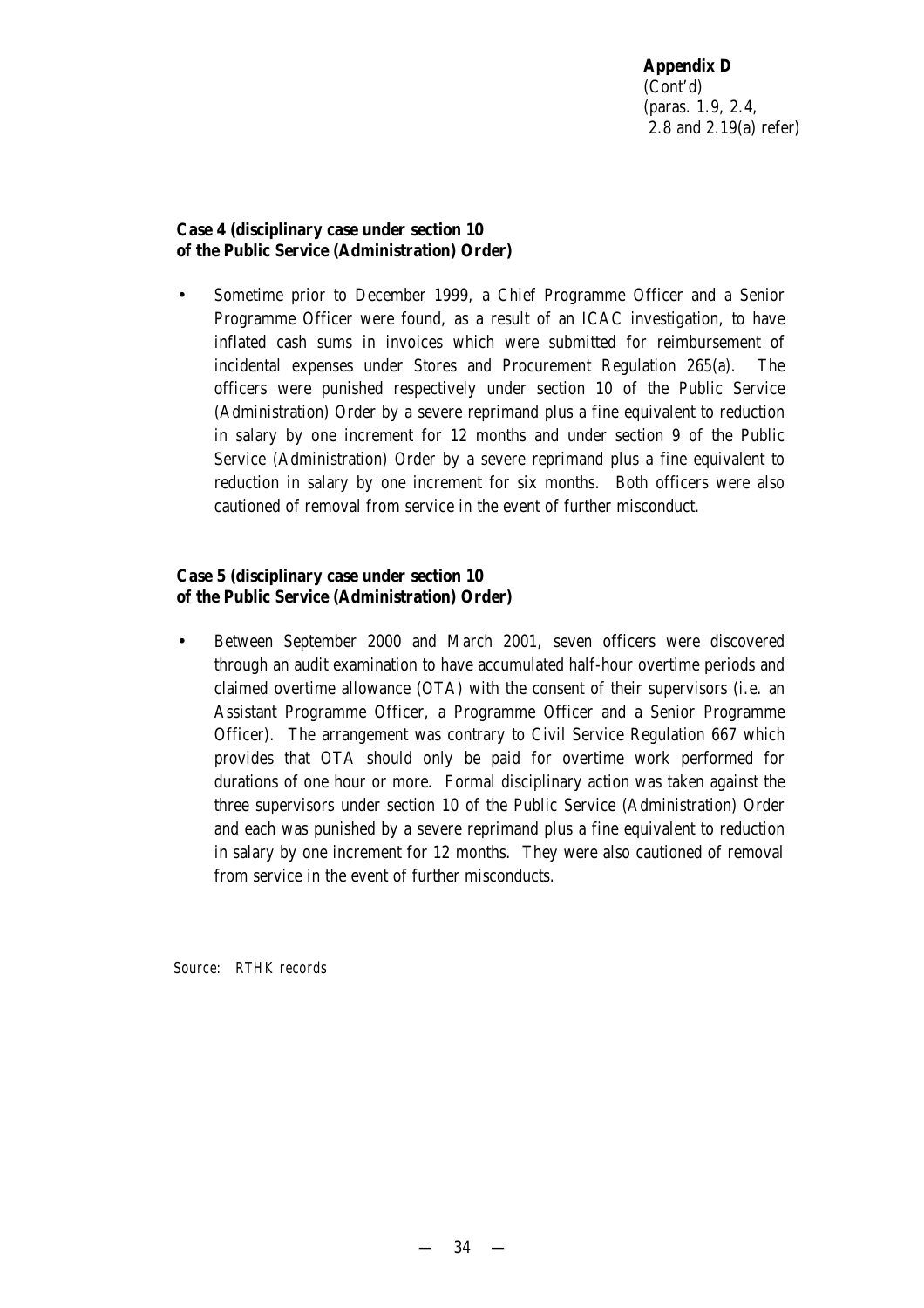## **RTHK's internal control measures (Prepared by RTHK on 10 March 2006)**

## **Review studies conducted in respect of RTHK's operating systems and procedures**

1.1 RTHK has co-operated with some key government authorities to conduct studies into its operation and systems. They include the Corruption Prevention Department of ICAC, Audit Commission, CSB, Treasury, and Government Logistics Department. The following is a list of the review studies conducted in the last five years:

- (a) ICAC Corruption Prevention Assignment Report No. 95/99 on "Engagement of Contractors for Programme Production" (issued in April 2000);
- (b) Departmental Survey conducted by the Treasury (issued in August 2000);
- (c) ICAC Corruption Prevention Assignment Report No. 16/2001 on "Procurement of Goods" (issued in May 2001);
- (d) Audit Commission's Report No. 37 on RTHK's Performance and Resource Management 2001 (issued in October 2001);
- (e) Review report on RTHK systems (procurement of goods and services, management of temporary staff and administration of overtime work) by the CSB (issued in December 2002);
- (f) ICAC Corruption Prevention Assignment Report No. 99/2002 on "Hiring of Temporary Staff" (issued in March 2003);
- (g) ICAC Corruption Prevention Assignment Report on "Commissioning of TV Programmes" (issued in October 2004);
- (h) Supplies Survey & Stock Verification regularly conducted by Government Logistics Department (last report issued in August 2005); and
- (i) ICAC Corruption Prevention Assignment Report on "Administration of the Top Ten Chinese Gold Songs Awards" (issued in October 2005).

1.2 Besides the above studies, RTHK has also conducted a number of scheduled reviews after setting up its own Systems Review Unit in April 2002 to strengthen internal controls and enhance efficiency and productivity of the department, in compliance with established policies and procedures. Systems reviews subsequently completed include the following:

- (a) payment operations of Form 9A System (January 2003);
- (b) procurement of goods (April 2003);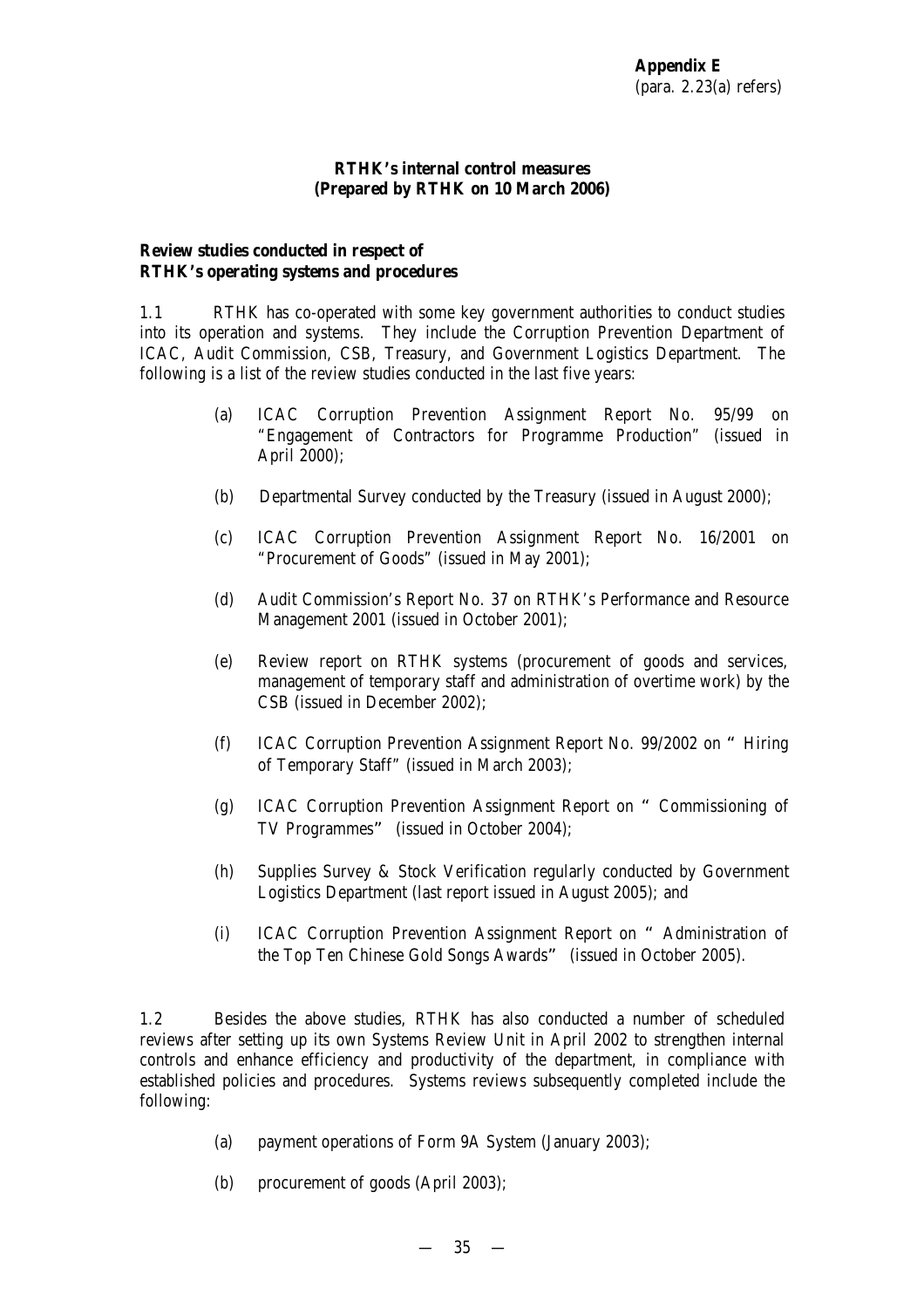- (c) procurement of services (September 2003);
- (d) management of services under Technical Services Agreement (February 2004);
- (e) management of stores (July 2004);
- (f) resource management (March 2005); and
- (g) miscellaneous ongoing maintenance reviews to check on compliance with government regulations and rules.

## **Improvement measures already put in place**

2.1 By taking through a whole series of follow-up measures, RTHK has shown its determination to stamp out any non-compliances and abuses to its system. Collectively, these measures serve to:

- **•** strengthen RTHK's management systems;
- put in place risk management processes;
- segregate duties in hiring and procurement matters;
- put into effect audit systems; and
- inculcate a culture change to meet public expectations.
- 2.2 The CSB, in its review report in December 2002, said that:

*" … (RTHK) has indeed mounted a number of measures to improve its system control and to remind its staff of the need to comply with the necessary rules and procedures, and to ensure that systems operate properly and efficiently. Departmental circulars and inter-office memos on procurement, employment of temporary staff, and management of OT work have been issued."*

The following paragraphs give a brief account of the improvement measures put in place in RTHK in the last few years.

#### **Setting up Central Administration Units in Divisions**

2.3 CAUs were set up in all Divisions in 2003 to centrally coordinate the recruitment, payment of fees and wages, and the general administration of temporary staff and service providers. With the CAUs in the Divisions, the administrative duties involved in the hiring and payment are no longer undertaken by the end users. With the segregation of duties, the possibility of non-compliances can be minimised.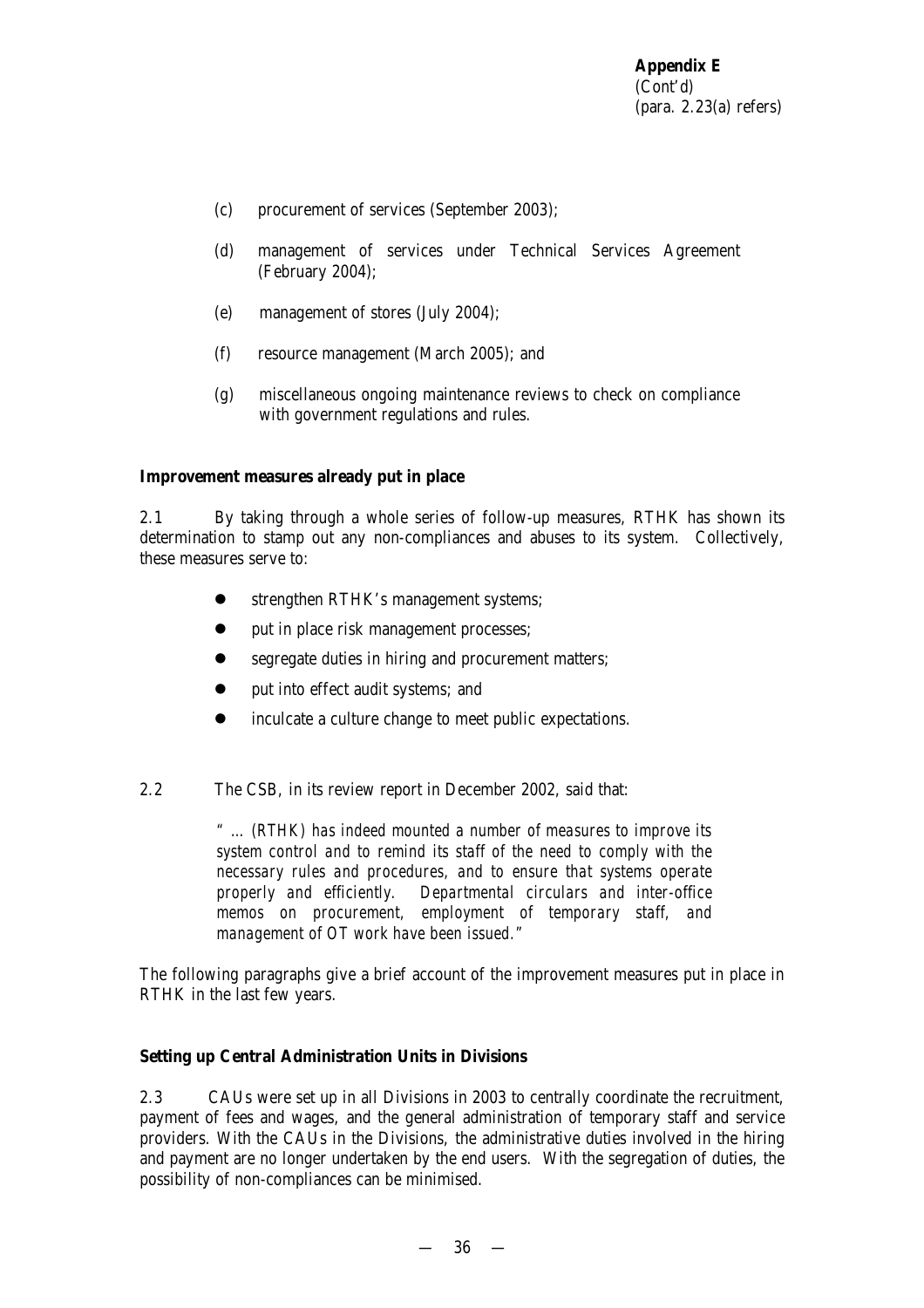## **Computerisation of the administrative and financial systems**

2.4 Automated administrative and financial systems have been launched to closely monitor the handling of payments and procurements.

2.5 Since early 2003, RTHK has also put in place a system to invite potential contractors to register as RTHK's suppliers through its website. If these contractors are considered qualified after vetting by the Finance and Resources Unit, they will be put on the RTHK's supplier list. This arrangement helps to enlarge the suppliers' pool and guard against any possible malpractice of only offering service contracts to few selected contractors all the time.

## **Updating circulars and guidelines**

2.6 Internal circulars have been issued and updated to increase staff's awareness of government rules and regulations and to provide clear guidelines and instructions for everyday operation.

2.7 All Senior Programme Officers and above were issued Circular Binders to keep copies of administrative circulars for handy reference. This helps to reinforce supervisory officers' accountability and enhance the management system as a whole.

#### **Regular briefings and staff communication**

2.8 Staff training on important government and departmental rules and regulations has been provided through briefings, seminars, workshops, induction programmes and use of training video. This is an on-going exercise, with the latest round of talks given by representatives from the Corruption Prevention Department and the Community Relations Department of ICAC, and the Treasury.

#### **Latest development**

2.9 The latest effort is management's initiatives to review the effectiveness of the internal audit function and to set up with ICAC a Joint Integrity Steering Committee.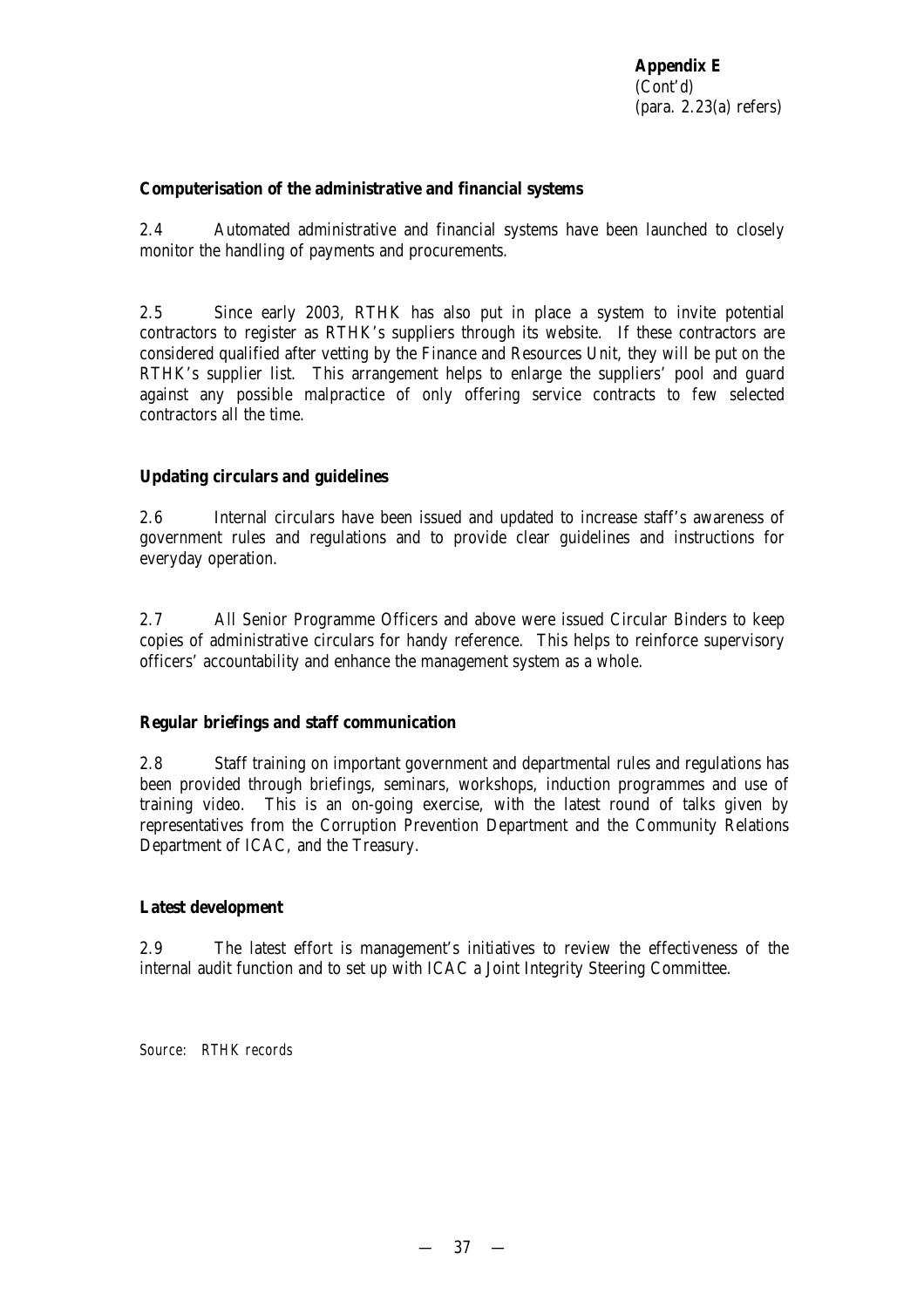| <b>Programme</b>                                                             | <b>Time schedule</b>                                                 | <b>Appreciation index</b><br>(Note) | <b>Awareness level</b> |
|------------------------------------------------------------------------------|----------------------------------------------------------------------|-------------------------------------|------------------------|
| Trade - the GPS Way<br>GPS)                                                  | Sunday<br>7:00 p.m. $-7:30$ p.m.                                     | 69.3                                | 5.3%                   |
| Robocon 2004 Hong<br>Kong Contest -<br>Lover's Reunion<br>(<br>$\mathcal{E}$ | Tuesday<br>7:00 p.m. $-7:30$ p.m.                                    | 69.3                                | 8.3%                   |
| Male and Female in<br>Hong Kong                                              | Monday<br>7:00 p.m. $-7:30$ p.m.                                     | 68.9                                | 7.3%                   |
| <b>Tutor Online</b>                                                          | Saturday or Sunday<br>(non-racing day)<br>$10:00$ a.m. $-10:30$ a.m. | 68.3                                | 7.8%                   |
| Challenge of Life                                                            | Monday<br>7:00 p.m. $-7:30$ p.m.                                     | 68.2                                | 8.9%                   |
| <b>Youth Profile</b>                                                         | Tuesday<br>7:00 p.m. $-7:30$ p.m.                                    | 67.4                                | 8.7%                   |
| <b>YTV</b>                                                                   | Wednesday<br>7:00 p.m. $-7:30$ p.m.                                  | 65.4                                | 5.4%                   |

## **RTHK 2004 TV programmes which scored less than 10% in awareness level and were below the average appreciation index of 70**

*Source: Results of the 2004 TV Programme Appreciation Index Survey*

*Note: The average appreciation index of all 213 programmes included in the 2004 TV Programme Appreciation Index Survey was 70. Of the 7 RTHK programmes which scored less than 10% in awareness level and were below the average appreciation index of 70, 6 programmes were within 2.6 points of this average. The remaining programme scored 65.4. Of all the 213 programmes surveyed, the lowest score was 57.1 (the programme concerned was broadcast on a pay TV station and was not an RTHK programme).*